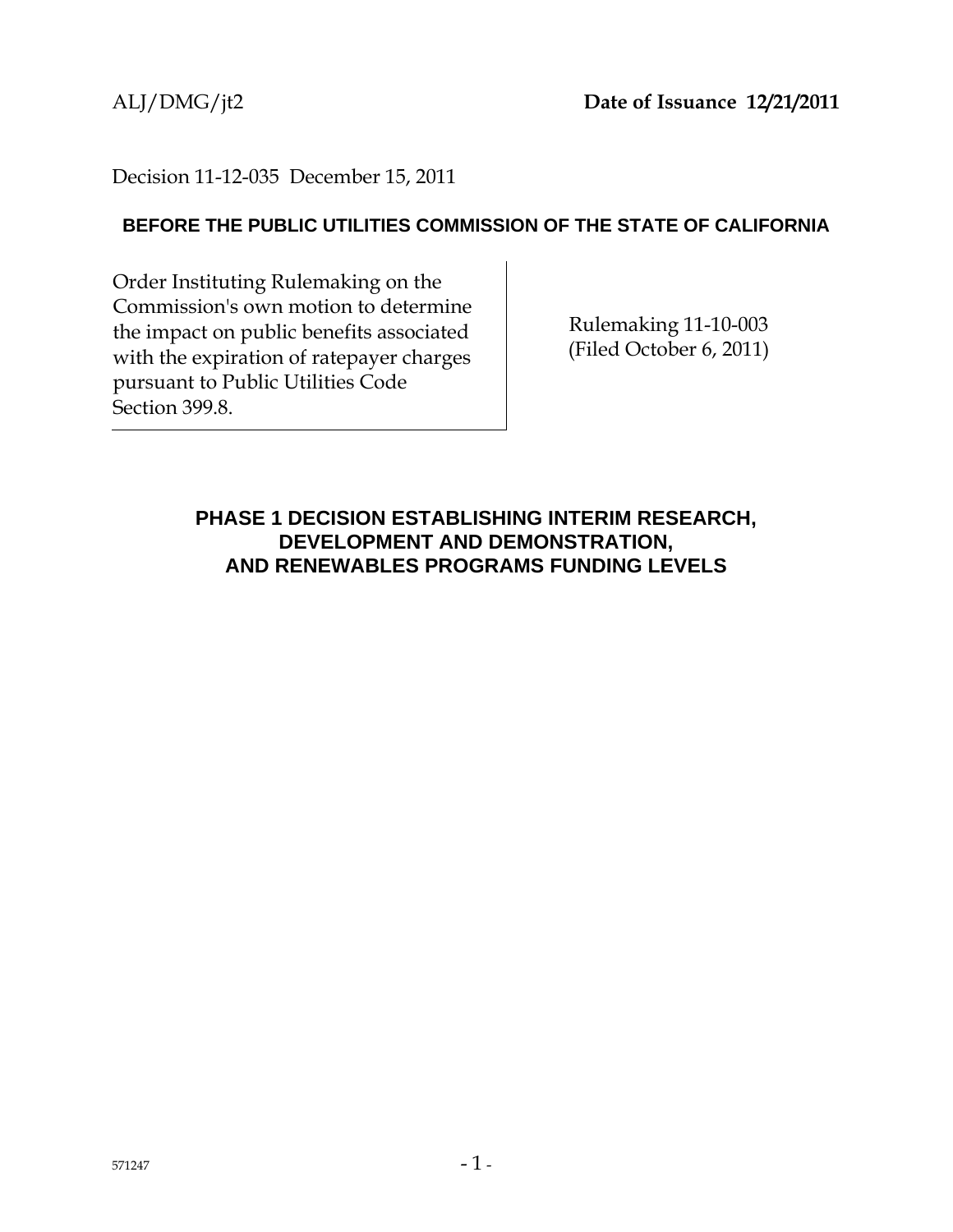# **Table of Contents**

# Title

| PHASE 1 DECISION ESTABLISHING INTERIM RESEARCH,               |     |
|---------------------------------------------------------------|-----|
| DEVELOPMENT AND DEMONSTRATION, AND RENEWABLES                 |     |
|                                                               |     |
| 1.                                                            |     |
| System Benefits Charge (or Public Goods Charge) Purpose<br>2. |     |
|                                                               |     |
| 3.                                                            |     |
| 4.                                                            |     |
|                                                               |     |
|                                                               |     |
|                                                               |     |
|                                                               |     |
|                                                               |     |
|                                                               |     |
| 5.                                                            |     |
| 6.                                                            |     |
| 7.                                                            |     |
|                                                               |     |
|                                                               |     |
| <b>ORDER</b>                                                  | .40 |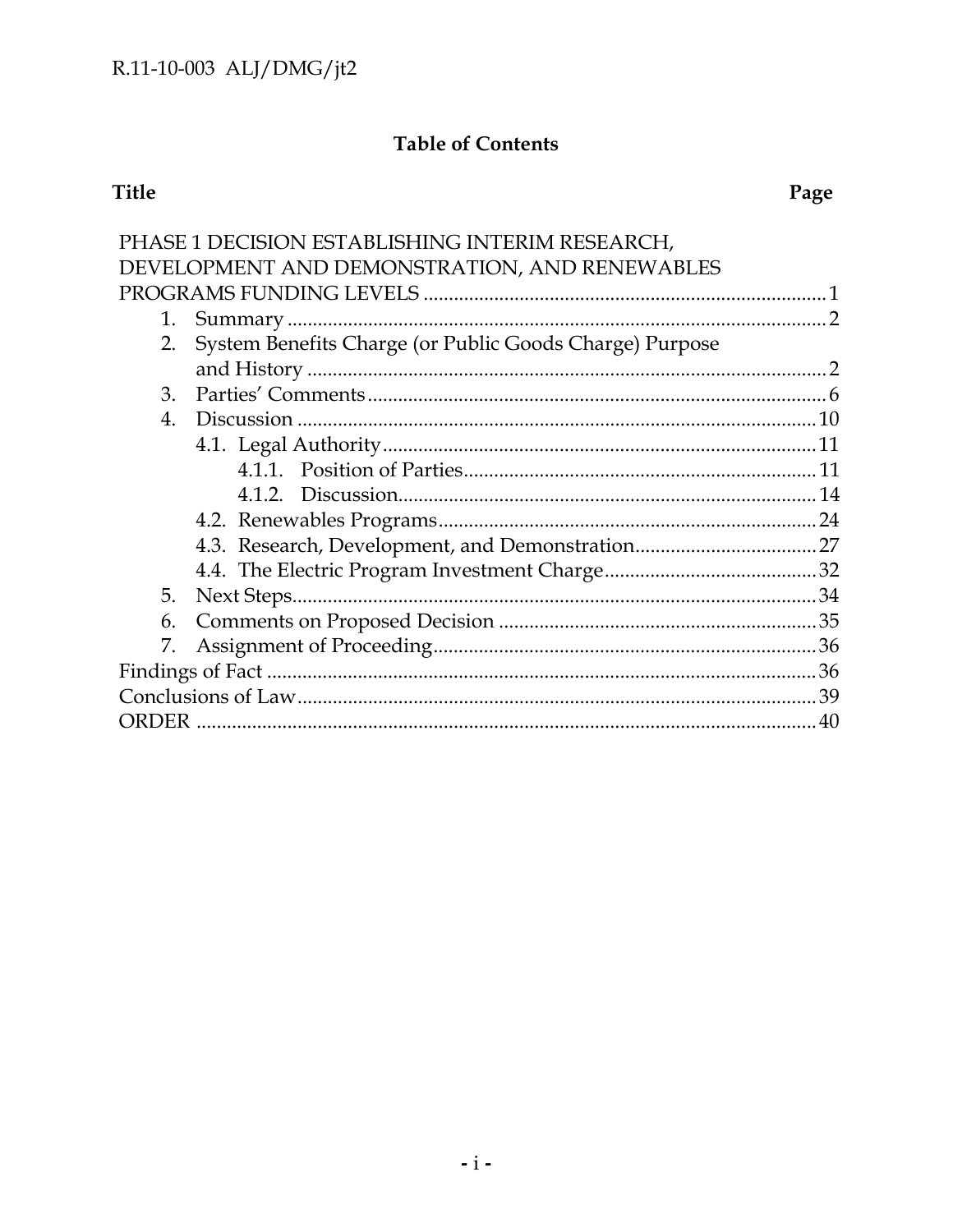# **PHASE 1 DECISION ESTABLISHING INTERIM RESEARCH, DEVELOPMENT AND DEMONSTRATION, AND RENEWABLES PROGRAMS FUNDING LEVELS**

## **1. Summary**

Funding authorized in Public Utilities Code Section 399.8, which currently governs the system benefits charge (also known as the public goods charge), expires as of January 1, 2012. Public benefits provided by the expiring funding are in the areas of energy efficiency, renewables, and research, development, and demonstration (RD&D).

This rulemaking addresses funding and program issues related to the renewables and RD&D portions of the expiring system benefits charge funding. Issues related to the expiration of energy efficiency funding will be handled in the Commission's ongoing proceedings related to energy efficiency, currently Rulemaking 09-11-014.

This decision institutes a new surcharge, known as the Electric Program Investment Charge (EPIC), to fund renewables and RD&D programs. The levels and allocations for the EPIC will be at the same levels as for the current public goods charge, after subtracting the energy efficiency component. The EPIC is instituted on an interim basis, subject to refund, until policy, programmatic, governance and allocation issues are decided in Phase 2 of this Rulemaking.

# **2. System Benefits Charge (or Public Goods Charge) Purpose and History**

Beginning with the deregulation of the electricity industry in California in 1996 under Assembly Bill (AB) 1890 (Stats 1996, ch. 854), the concept of a system benefits charge or public goods charge (PGC) was mandated by statute. Conceptually, the Legislative purpose was to guarantee funding for necessary

**-** 2 **-**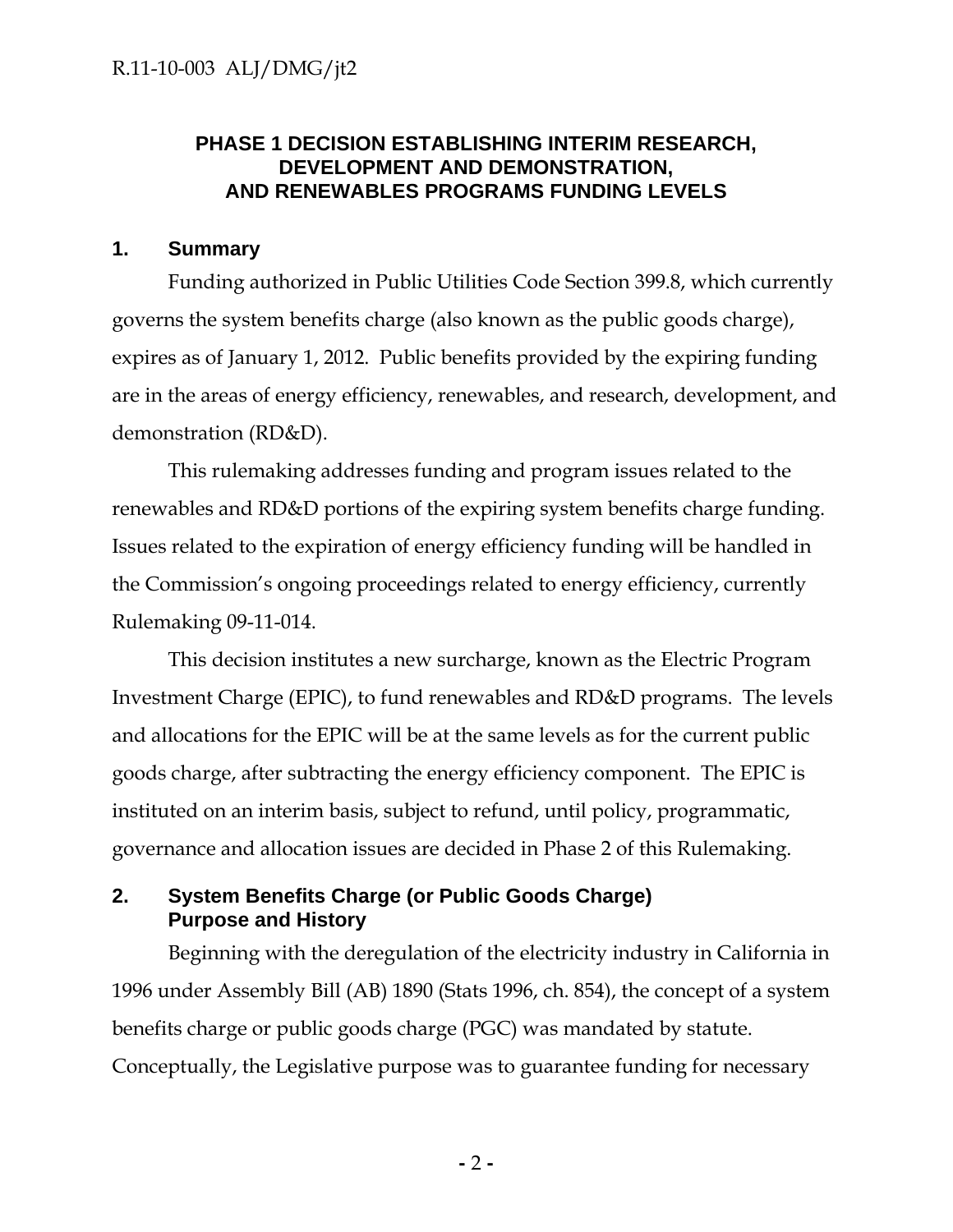-

activities that may not otherwise be supported during a move toward competitive wholesale and retail markets for electricity.

Originally, covered activities included energy efficiency, low-income energy efficiency, low-income rate discounts, renewables investments, and research, development, and demonstration (RD&D) investments. Intervening statutory changes have resulted in removal of low-income energy efficiency and rate discount programs from system benefits charge funding (low-income programs and discounts are now funded and covered under separate statutory requirements); the renewables and RD&D provisions have also been modified several times since 1996. The most significant change was the termination of the Supplemental Energy Payments program for renewables in 2007, transferring responsibility from the California Energy Commission (Energy Commission) to this Commission for administration of "above market funds" for renewables projects.

The current system benefits charge requirements are embodied in Public Utilities Code § 399.8,1 covering only energy efficiency, renewables, and RD&D activities. The majority share of the PGC funding (approximately \$250 million per year) goes to support investor-owned utilities' (IOUs) energy efficiency programs. Those funds are combined with IOU procurement funds to support cost-effective energy efficiency investments overseen by the Commission.2 The

<sup>&</sup>lt;sup>1</sup> All references are to the Public Utilities Code, unless otherwise noted.

<sup>2</sup> There are additional natural gas funds utilized to support natural gas energy efficiency programs from the parallel gas public purpose program fund. Together, the three sources of funds have been combined to support portfolios of energy efficiency programs offered by the natural gas and electric IOUs and oversee by the Commission.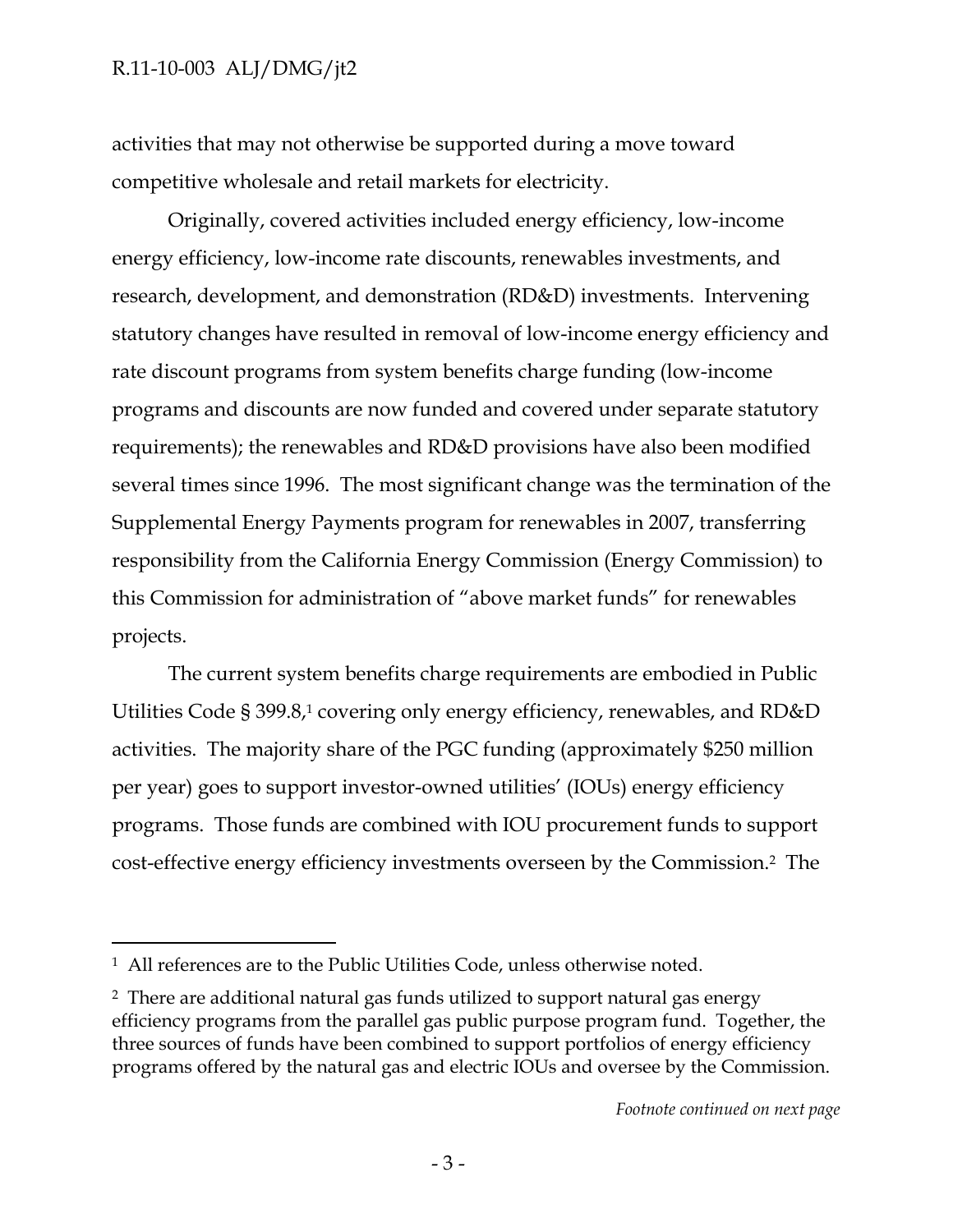$\overline{a}$ 

current rulemaking for energy efficiency policies is R.09-11-014. As stated in the Order Instituting Rulemaking (R.11-10-003), R.09-11-014 is the venue in which we will consider whether and how to replace the energy efficiency funding from the expiring electric system benefits charge.

The funds specified in § 399.8 are charged to customers by each electrical corporation pursuant to § 399.8(b)(1) through a nonbypassable rate component (per § 399.8 (c)(1)) and, pursuant to § 399.8(d), collected by the three largest electrical IOUs regulated by this Commission: Pacific Gas and Electric Company (PG&E), San Diego Gas & Electric Company (SDG&E), and Southern California Edison Company (SCE). The charges are collected from customers on a volumetric (equal cents per kilowatt hour (kWh)) basis from individual classes of customers. Local publicly owned electric utilities also have similar but separate requirements under § 385, which are not the subject of this rulemaking.

In general, for the IOUs covered by the § 399.8 PGC, the energy efficiency funds have been collected and held by these utilities, and then spent on programs for their customers under the oversight authority of the Commission. The renewables and RD&D program funds have been remitted to the Energy Commission to oversee and administer on behalf of the IOUs and their customers. For the 2011/2012 fiscal year, the Energy Commission's estimated expenditures for PGC-funded RD&D programs are \$70.4 million, and \$73 million for renewables.

All funds and expenditures for energy efficiency programs are being considered in Rulemaking (R.) 09-11-014.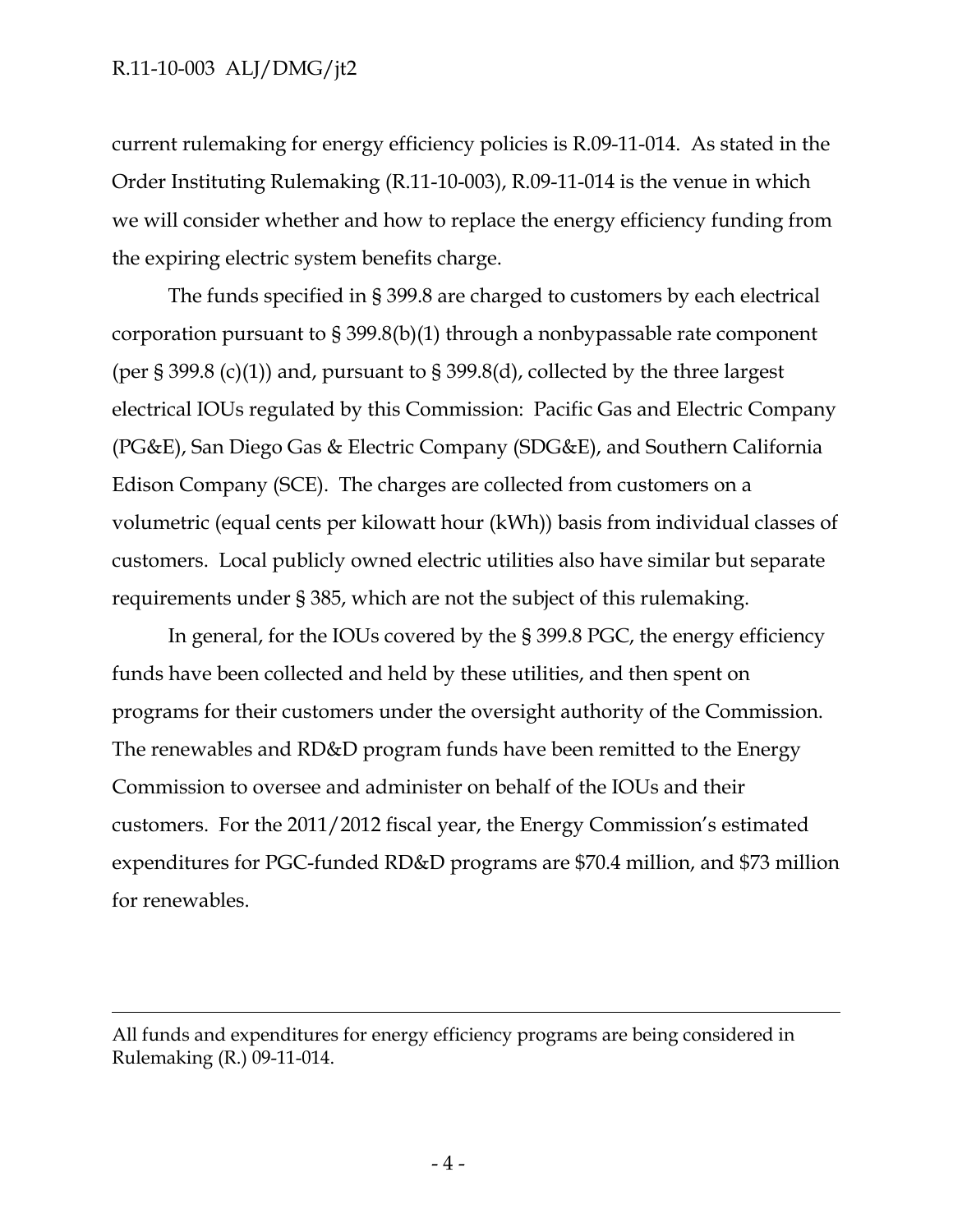$\overline{a}$ 

The funding provisions of § 399.8 sunset as of January 1, 2012.3 Several proposals were considered by the Legislature in 2011 to extend funding collections and make various modifications to the program oversight structure. However, as of the end of the Legislative session on September 9, 2011, no new law had been passed to renew collection and disbursement of the system benefits charges for energy efficiency, renewables, or RD&D under § 399.8. Thus, without further action, the funding under § 399.8 will end automatically on January 1, 2012.

On September 23, 2011, Governor Jerry Brown sent a letter to Commission President Michael Peevey requesting that we "take action under the Commission's authority to ensure that programs like those supported by the Public Goods Charge are instituted – and hopefully at their current levels. As the Commission goes forward, please take into account the constructive ideas for program reform that were identified during the legislative process as well as ways to create jobs swiftly through investment in energy savings retrofits. We cannot afford to let any of these job-creating programs lapse."

In this new Rulemaking, we will determine whether and how the Commission should act to preserve funding for the public and ratepayer benefits associated with renewables and RD&D activities to date provided by the electric PGC that will be without continued funding on January 1, 2012.

As determined in the R.11-10-003, this proceeding will be handled in two phases. A Scoping Memo was issued by the assigned Commissioner on November 8, 2011. The Scoping Memo determined that Phase 1 of this

<sup>3</sup> While authorization in § 399.8 to collect the PGC ends on January 1, 2012, the statute does not sunset, and all of its provisions remain law.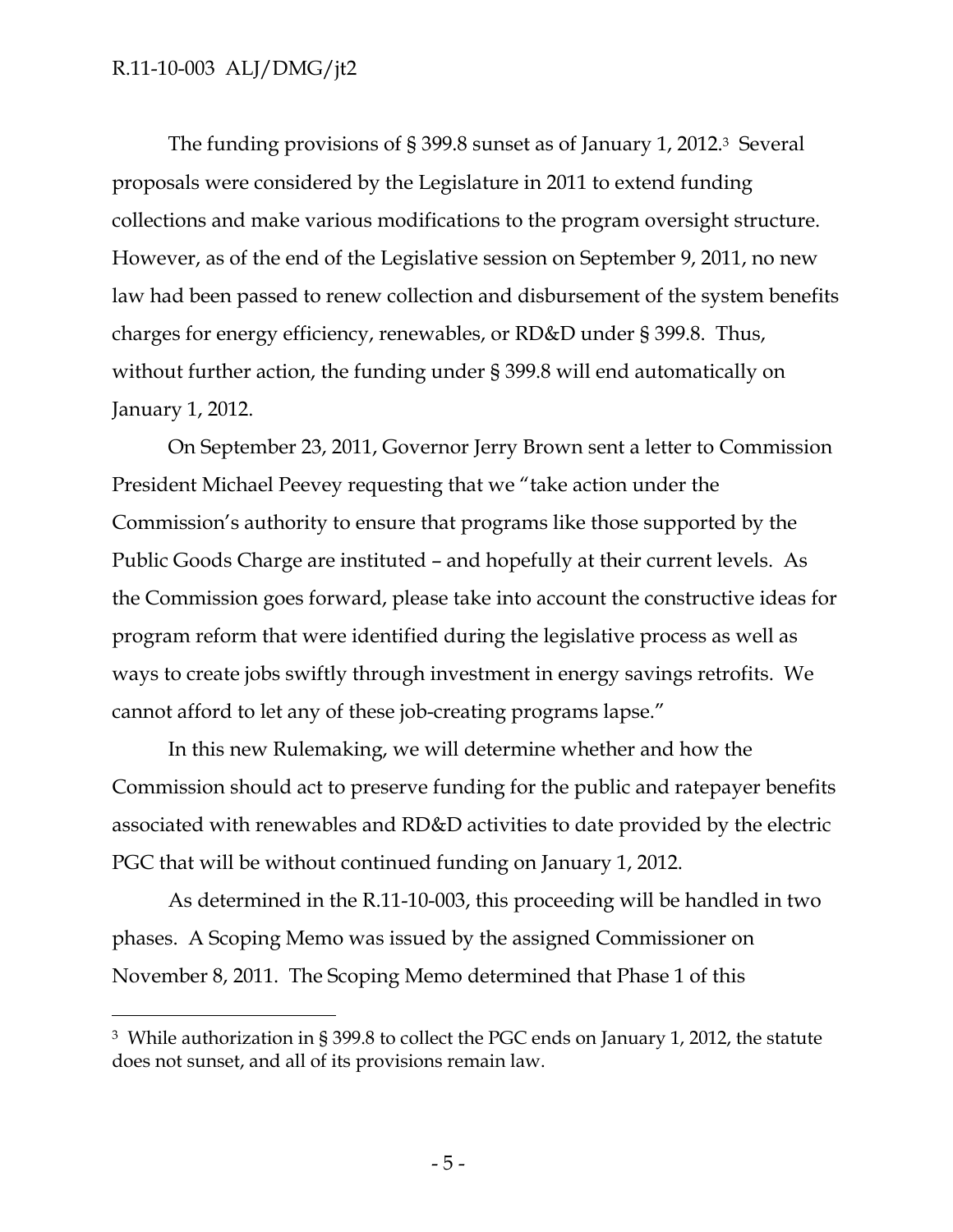proceeding will address the Commission's authority for the continued collection of system benefits charges for the renewables and RD&D purposes, and provide limited guidance as to programmatic objectives and details about how the funds should be used. Phase 1 will also address how those funds, if any, should continue to be collected from IOU ratepayers and for how long.

R.11-10-003 posited a number of questions to parties regarding funding levels, programmatic issues and governance structures for renewables and RD&D programs currently funded by the PGC. As discussed in more detail below, we will explore these questions in more detail in Phase 2 of this proceeding. We also will monitor the legislative process for any further legislation related to the continuation of programs funded by the expiring PGC.

#### **3. Parties' Comments**

Comments were filed by parties on October 20, 2011 by Agricultural Energy Consumers Association; Bay Area Biosolids to Energy Coalition; California Building Industry Association; California Farm Bureau Federation; California Energy Efficiency Industry Council (Efficiency Council); California Large Energy Consumers Association/Energy Producers and Users Coalition (CLECA); California Manufacturers and Technology Association (CMTA); Consumer Federation of California (CFC); Division of Ratepayer Advocates (DRA); Greenlining Institute; Ella Baker Center; Green Power Institute (Green Power); Joint Comments of the Green Power Institute/the California Biomass Energy Alliance/the California Forestry Association/Wheelabrator; Joint Comments of the Natural Resources Defense Council/the Union of Concerned Scientists/the Vote Solar Initiative/Sierra Club California/Californians for Clean Energy and Jobs/The Nature Conservancy (Joint Environmental Groups); Joint Comments of Silicon Valley Leadership Group/Clean Tech San Diego/Clean

- 6 -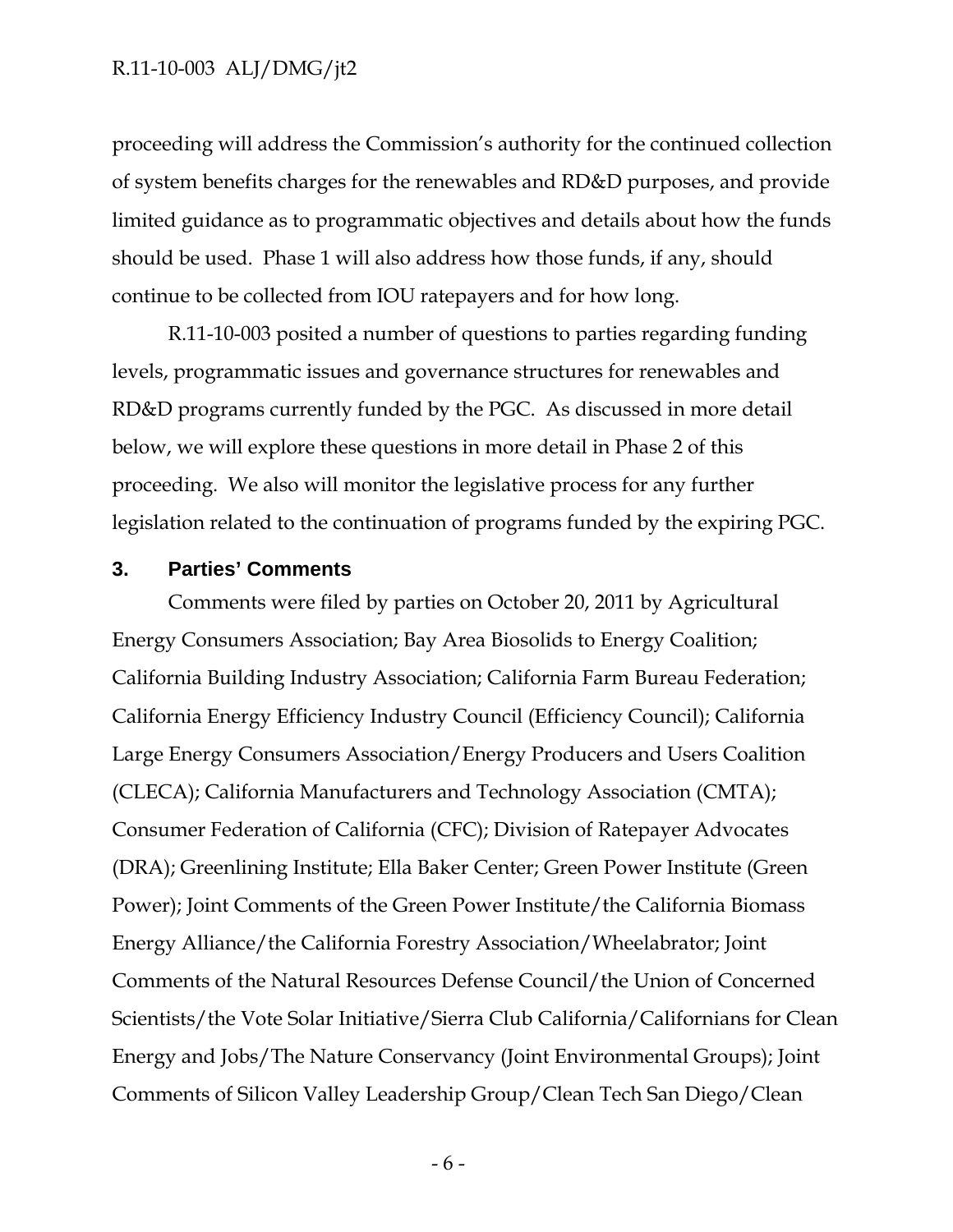Economy Network/CALSTART/TechNet/Californians for Clean Energy and Jobs; Joint Watershed Research & Training Center/Pacific Forest Trust; Local Government Sustainable Energy Center; Marin Energy Authority; PG&E; SDG&E; San Francisco Bay Area Rapid Transit District; Solar Alliance; SCE; Sustainable Conservation; The Utility Reform Network (TURN); University of California; and Waste Management.

Reply comments were filed on October 25, 2011 by many of the same parties. A prehearing conference/workshop was held on October 27, 2011.

Many parties support continuing funding for the RD&D and renewables programs currently funded by the PGC. Many parties seek continuation of funding for some or all of these programs at the current levels. Several parties, including DRA and Joint Environmental Groups, contend that the Commission has authority to continue funding these programs, as discussed in Section 4.1 below.

DRA recommends continuation of funding for an interim period for those projects that are already supported by the renewables and RD&D programs administered by the Energy Commission until December 31, 2012 or until the Commission can fully determine how the programs should be funded and administered in Phase 2 proceedings for R.11-10-003. Other parties support a longer interim funding period, such as five or ten years. DRA believes bridge funding will provide continuity for already budgeted and approved projects for 2011 and 2012 and allow time for the Commission to establish metrics to prioritize projects and evaluate program effectiveness.

Joint Environmental Groups express the perspective of many proponents of continued funding. They claim California's public interest RD&D investments have produced multiple benefits for electricity ratepayers, resulting in

- 7 -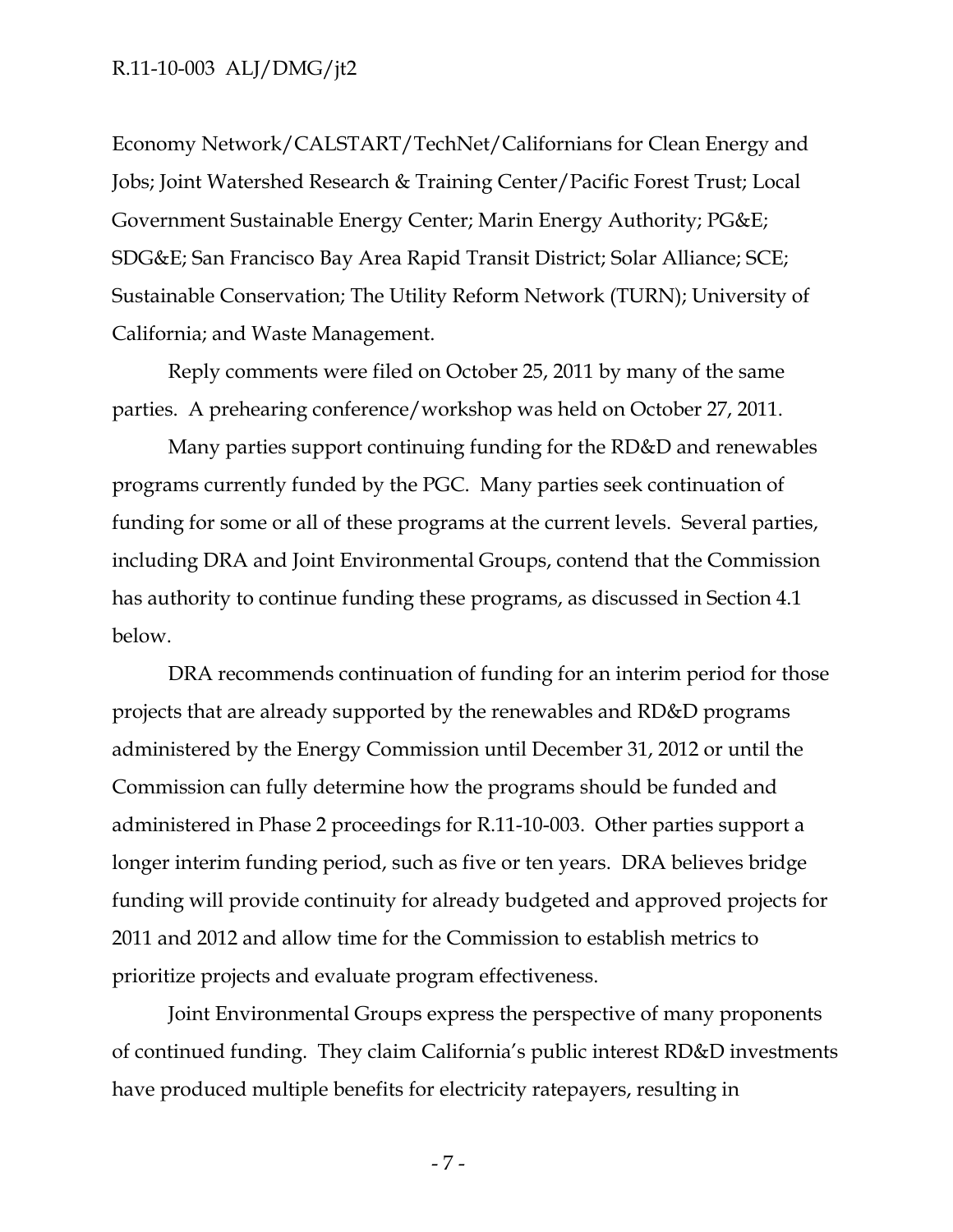breakthroughs in energy efficiency and renewable energy, clean energy technology, energy security, environmental protection, and significant bill savings. Regarding renewable programs, Joint Environmental Groups believe that there is unique added value to using ratepayer funds to invest in technologies that have moved past the research and development phase, but are not yet mature enough to compete successfully in a Renewables Portfolio Standard solicitation. Supporting such technologies will ultimately create a larger pool of resources for utilities to choose from and create additional and lower cost options for renewable energy investments.

Similar to DRA, TURN recommends that the Commission continue funding for renewables and RD&D programs on a temporary basis until the Legislature acts to provide a permanent funding source, in order to prevent disruptions in current programs administered by the Energy Commission. TURN recommends that the Commission authorize funding to continue through December 31, 2012 at levels sufficient to support expected disbursements under existing program structures.

SDG&E does not object to continuing the funding for existing renewables in place today for those projects already receiving funding. SDG&E does, however, believe it is time to start phasing out this program. SDG&E supports continuation of the New Solar Homes Partnership until its statutory end date, subject to certain reforms. SDG&E would eliminate funding for the Emerging Renewables Program. However, SDG&E also recommends that in place of Emerging Renewables Program funding, incentives should focus on biogas development. SDG&E recommends that RD&D be funded at its current level, but with changes to its current administration.

- 8 -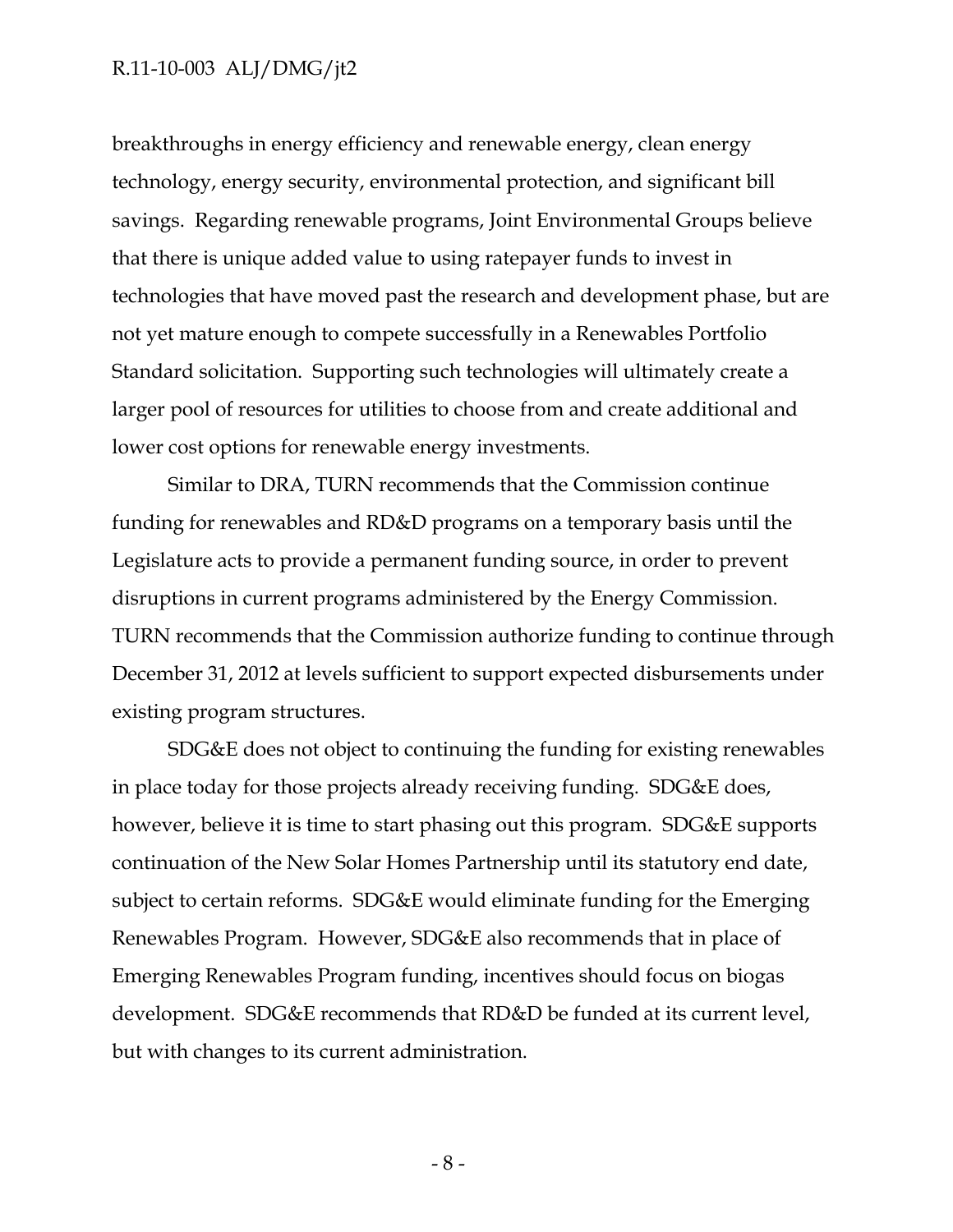Several parties do not support continued funding for RD&D and/or renewables programs currently funded by the PGC, at least at current levels. General concerns fall into the areas of Commission jurisdiction and authority, the effect of high rates, cost-effectiveness of programs, overlap of programs, and whether there are direct benefits to ratepayers.

SCE raises a number of concerns about the legal authority for the Commission to continue funding for RD&D and renewables programs currently funded by the PGC. These issues are discussed below in Section 4.1. SCE contends that if the Commission, despite SCE's legal concerns, decides to extend funding for these purposes, it should: (1) only allow funding for programs that are not duplicative of existing renewables and RD&D programs; (2) only allow funding for programs that can be proven effective and support the safe and reliable delivery of electricity for the IOUs' customers; and (3) cap the funding at the level reflected in the IOUs' current rates. SCE does not believe the Commission should continue PGC funding for any renewables energy programs.

CFC is concerned that if a law is not passed to specifically confer authority on the Commission to continue the RD&D and renewables programs currently funded by the PGC, it may be beyond the authority of the Commission to continue these programs as if the law were still in place. Further, assuming authority does exist, CFC contends that it is unfair to have ratepayers pay for programs where ratepayers are not the direct beneficiaries of the programs. CFC believes ratepayers may be paying twice for RD&D programs which are funded through general rate cases, and that it is not appropriate to continue funding existing RD&D programs at current levels after the end of 2011.

CMTA is not certain that any continued funding of renewables and RD&D programs via a nonbypassable surcharge is necessary or appropriate. CMTA

 $-9-$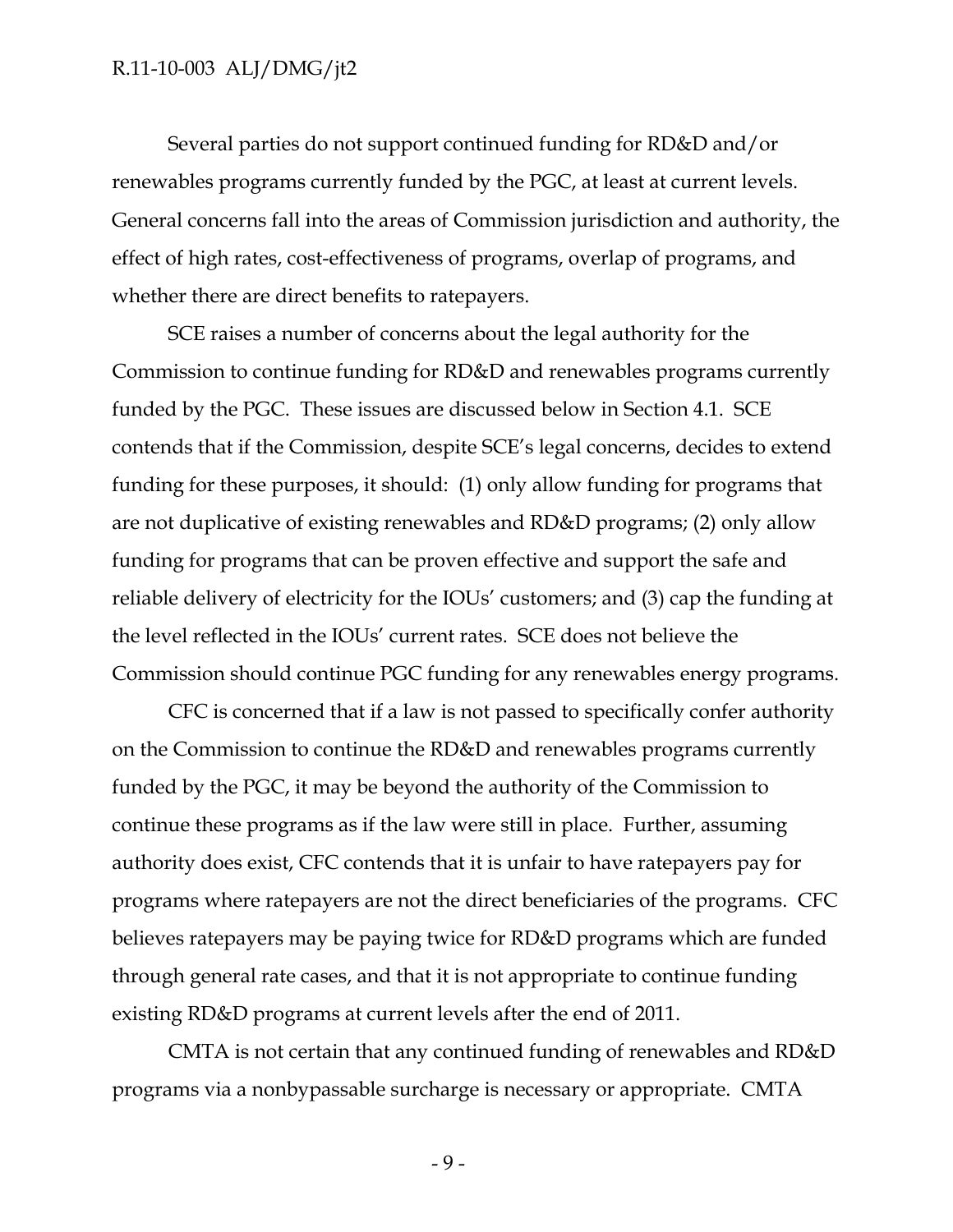would have the Commission wait to fund these activities through such a surcharge until the Legislature acts to amend § 399.8. CMTA contends that high unemployment in California, high utility bills and an overall poor business climate make the continuation of current funding levels for renewables and RD&D programs funded by the PGC an unnecessary add-on to electric rates.

CLECA does not recommend that funding be continued through a public benefits ratepayer surcharge. If the Commission moves forward with a funding proposal for renewables or RD&D programs currently funded through the PGC, CLECA recommends an expeditious review of the ratepayer benefits of the programs. CLECA also recommends establishing separate balancing accounts for each of the three categories of soon-to-expire PGC funding to enable potential reductions to be refunded to customers if a determination is made in 2012 that the continued program funding is not justified.

## **4. Discussion**

In this Phase 1 decision, we will require that current funding levels associated with the public goods charge for RD&D and renewables programs remain in effect on an interim basis through a new surcharge (described in detail below), until we can more fully consider the questions raised in the Rulemaking and the comments of parties. SDG&E recommends that funds should not be collected after January 1, 2012 until program redesign is completed during Phase 2 of this proceeding. We agree that programmatic and governance issues must be considered in Phase 2; however, we agree with Efficiency Council and other parties that it is important that we act in Phase 1 of this proceeding to continue to collect funds at current levels to avoid a curtailment or gap in funding that would put at risk the continued pipeline of new technologies and strategies required to support the state's clean energy and climate goals.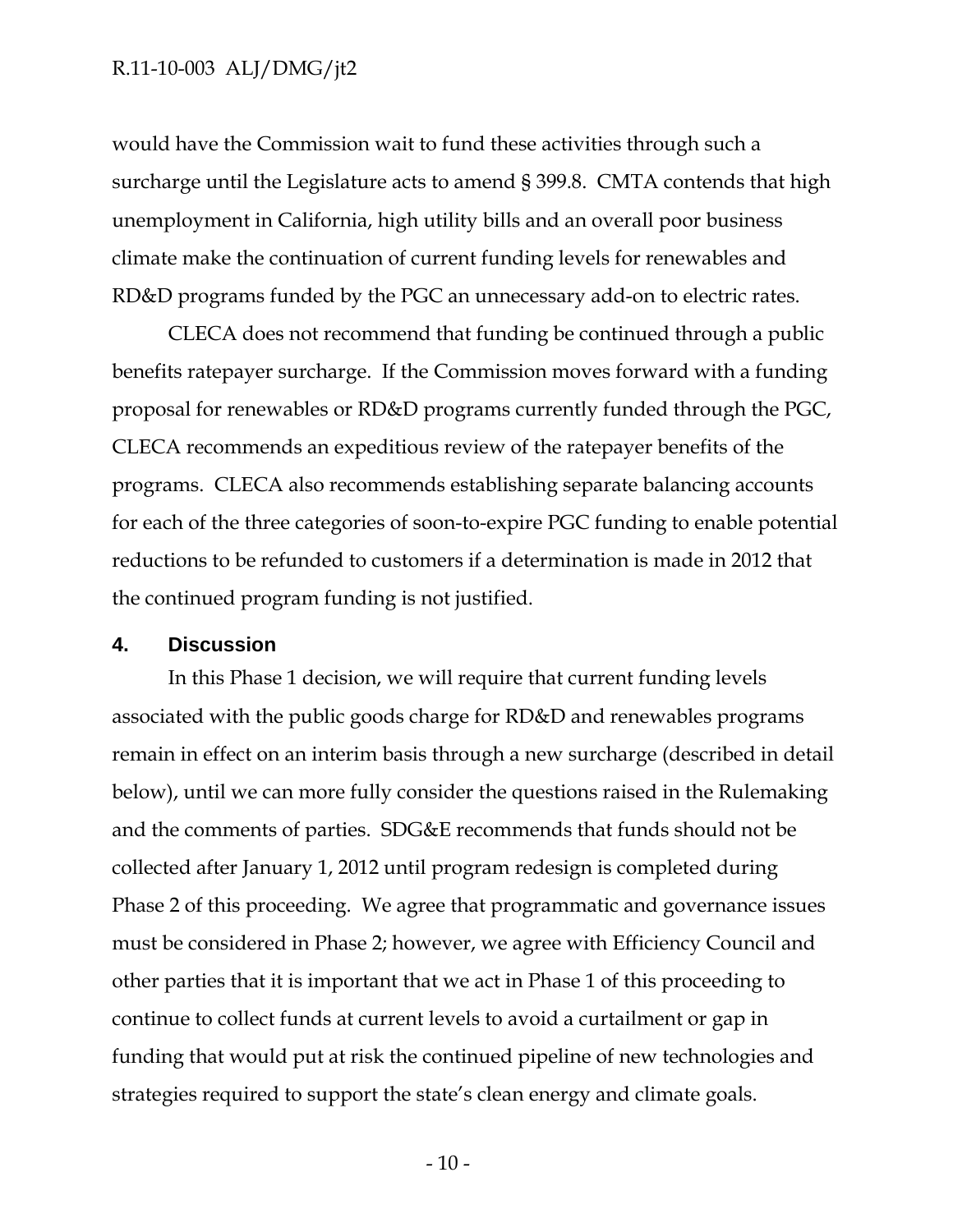As discussed in detail below, we have the authority to require collection of funds for RD&D and renewables projects. We will require the collections of funds under a new interim surcharge, subject to refund, to prevent potentially confusing variations in rates, avoid (if possible) inefficient changes to utility accounting mechanisms, and ensure there will be adequate funding when we decide exactly which programs should continue, and under what governance structure, in Phase 2. We will require the funds to be collected by the utilities, but held in balancing accounts and accruing interest thereon pending the outcome of Phase 2.

## **4.1. Legal Authority**

#### **4.1.1. Position of Parties**

SCE raises the question of whether the Commission has the authority to continue to fund programs currently funded by the PGC. SCE argues that because there are limits on the Commission's legal authority and the Commission cannot act in direct contravention of the Legislature, it is questionable whether the adoption of a PGC to fund Energy Commissionadministered programs is within the Commission's jurisdiction. SCE claims that it is also likely that the Commission lacks general legal authority to delegate its administrative and regulatory authority to the Energy Commission.

Further, without citing legal authority, SCE argues that given the Legislature's failure to renew the expiring PGC, a new Commission-imposed PGC would seem to be in direct contradiction to the actions of the Legislature. SCE states that § 399.8(c)(1) explicitly provides that the current PGC is "ending January 1, 2012." Since the Legislature also rejected several proposed bills to extend the PGC in the last legislative session, SCE contends that the Legislature's clear direction was that the PGC should expire on January 1, 2012. Thus, SCE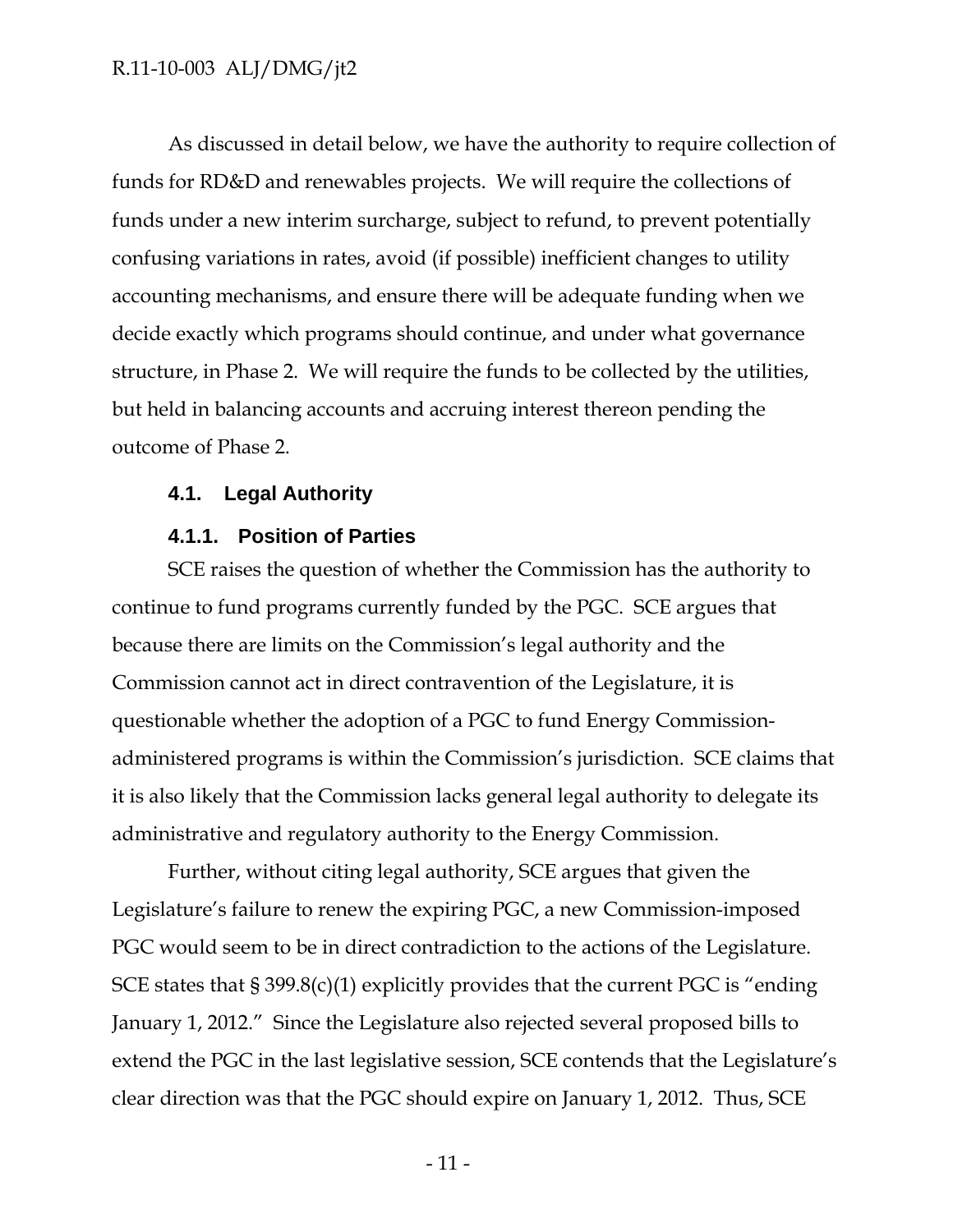claims there are serious questions whether the Commission has the authority to impose the same PGC the Legislature determined should expire.

SCE contends the Commission recently recognized restrictions on its authority in deferring to the Legislature with respect to the creation of the California Institute for Climate Solutions (CICS). The Commission initially approved the creation of the CICS, a grant-making body to fund research and development to reduce greenhouse gas emissions and slow global warming, through a surcharge on customer bills.4 Shortly thereafter, the Legislative Counsel of California issued an analysis concluding that the Commission had no constitutional or statutory authority to establish the CICS.5 After the Legislature passed a bill providing that the Commission shall not establish a research program for climate change unless authorized by statute, the Commission vacated its decision establishing the CICS, stating that "we recognize that our inherent and broad authority is limited when the Legislature acts to impose a specific limit on that authority or otherwise provides explicit direction regarding a particular matter."6

DRA believes that the Commission has the authority to continue the PGC in some form, provided the ratepayer funds are used for permissible purposes that are consistent with (1) the Commission's broad authority over public utility service in general, and (2) specific responsibilities conferred by the Legislature,

<sup>4</sup> *See* D.08-04-039.

<sup>5</sup> *See* April 28, 2008 Letter from Bradley Webb, Deputy Legislative Counsel, to Senator Don Perata on California Public Utilities Commission: California Institute for Climate Solutions #0812255.

<sup>6</sup> D.08-11-060 at 4-5.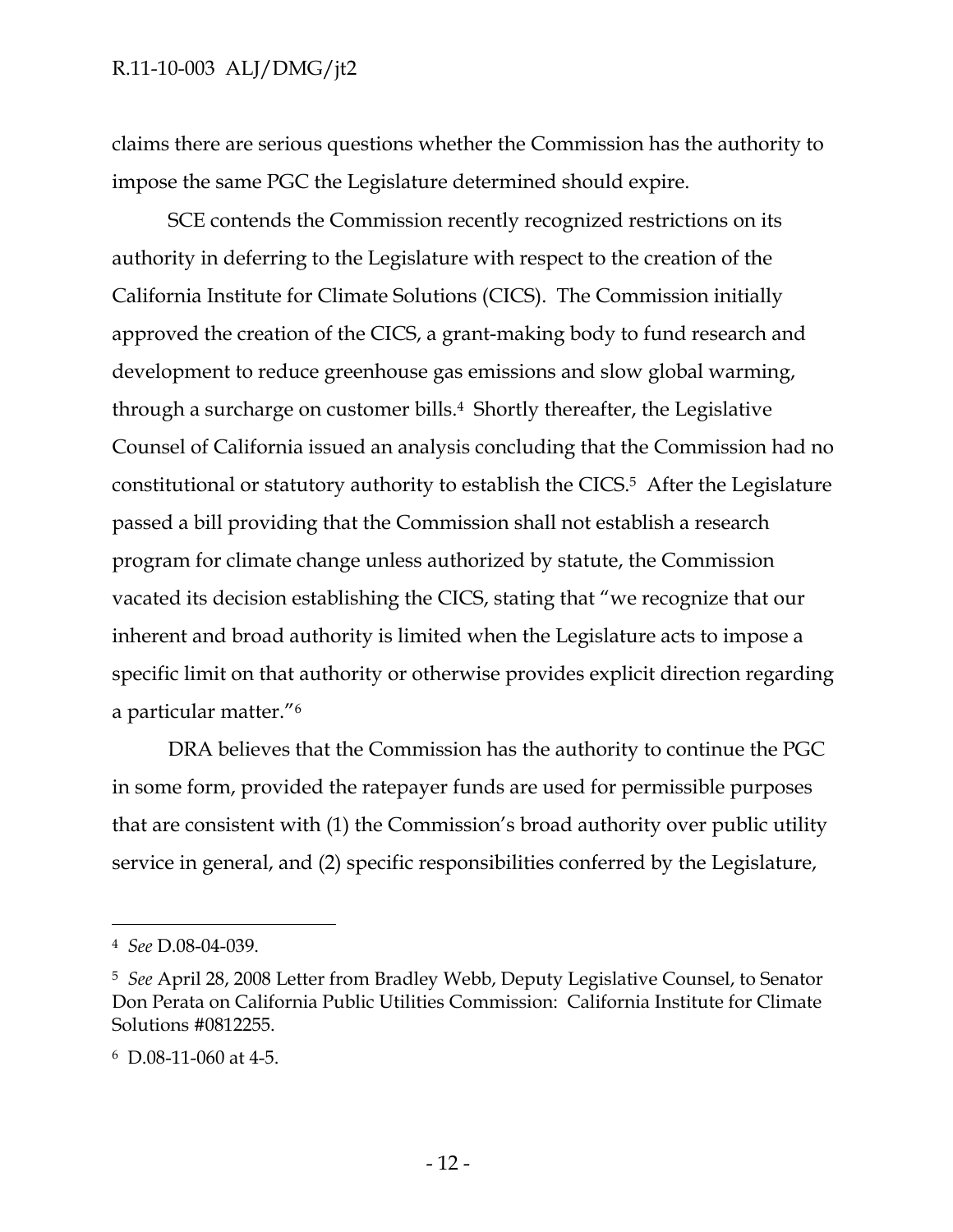including oversight of utility electric procurement and implementation of the renewable portfolio standard and the "loading order."

DRA points out that although the Legislature allowed § 399.8 to sunset, at least one other provision of the Public Utilities Code appears to provide authority to impose a PGC -- Section 381, which has been in effect since 1996.7 Section 399.8, to which § 381 (c) refers, authorized funding at certain levels, for certain purposes, and also imposed certain funding limits. Although the levels and limits imposed by § 399.8 will no longer be in effect after January 1, 2012, DRA argues that § 381 still directs the Commission to require a separate "rate" component" for ratepayer funds collected for the purposes specified in § 381 (b): "programs that enhance system reliability and provide in-state benefits as follows:

(1) Cost-effective energy efficiency and conservation activities.

(2) Public interest research and development not adequately provided by competitive and regulated markets.

(3) In-state operation and development of existing and new and emerging eligible renewable energy resources, as defined in Section 399.12."

DRA contends that programs that are already supported by the Energy Commission-administered Renewable Energy Program and Public Interest Energy Research (PIER) programs probably fit within categories (2) and (3) above. If so, DRA contends the Commission would have authority to continue the current surcharge to provide a reasonable amount of bridge funding for these programs until it completes its evaluation of the PGC-funded programs in this

<sup>7</sup> AB 1890.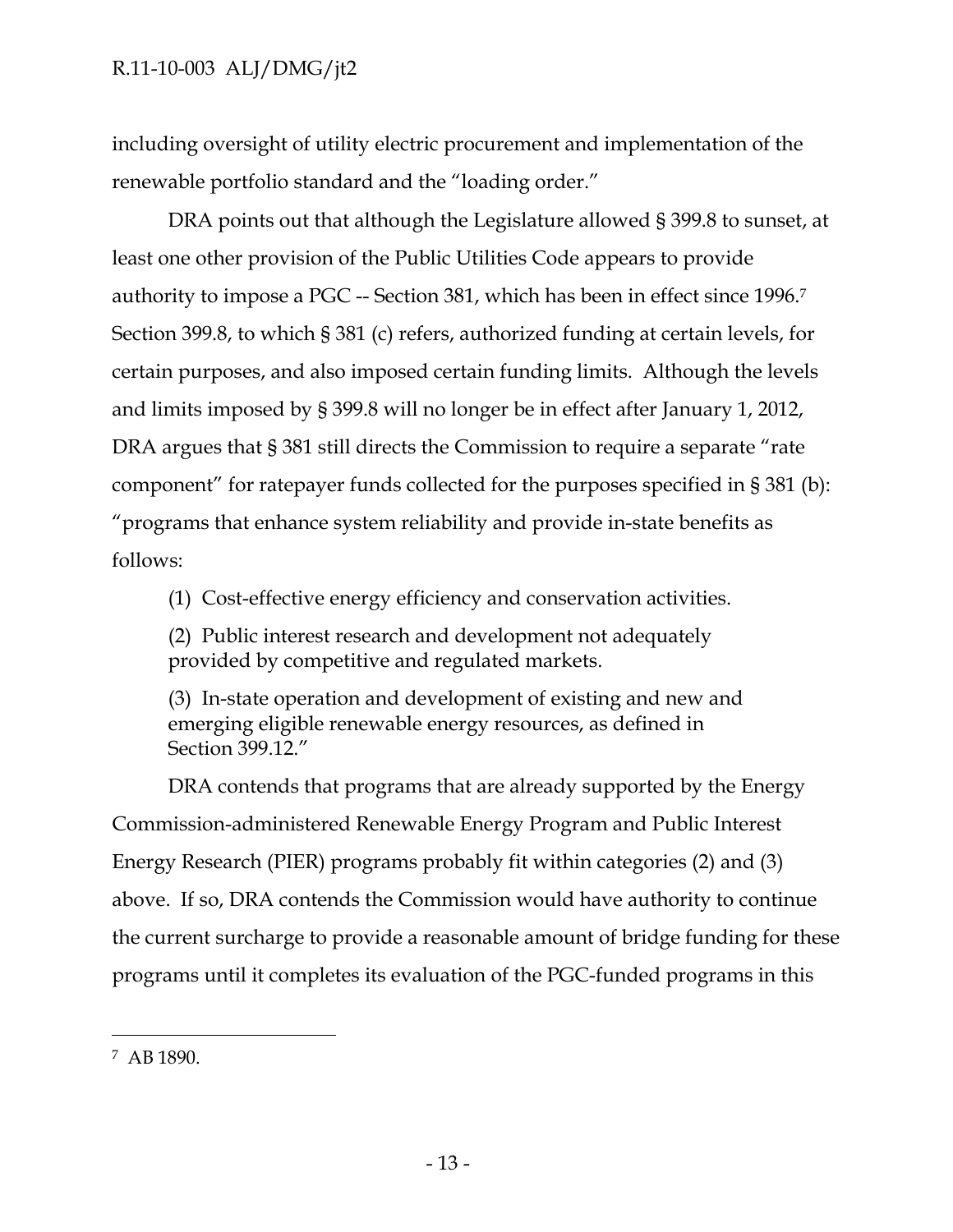proceeding, or until the Legislature provides further direction. DRA also indicates that it has not identified any state laws which would expressly preclude the Commission from continuing reasonable and justifiable surcharges for public purpose programs.

Joint Environmental Groups argue that the Commission has the general authority to set rates for investor owned public utilities, and the specific ability to consider RD&D costs when setting those rates. For example, through the administrative hearing process, the Commission can "establish new rates, classifications, rules, contracts, or practices or schedule or schedules..."8 Specifically for the purposes of this proceeding, Joint Environmental Groups point to § 740, under which the Commission has the explicit authority to provide for RD&D in setting rates. Further § 740.1 sets out criteria for evaluating the research and development efforts of gas and electricity providers. Given the plain language of § 740 and the judiciary's willingness to respect the Commission's interpretation of its governing laws, Joint Environmental Groups contend the Commission has solid legal ground for continuing to factor in research and development costs when setting gas and electricity rates.

## **4.1.2. Discussion**

In general, the Commission has clear power to "fix rates, establish rules ... and prescribe a uniform system of accounts for all public utilities subject to its jurisdiction."9 By statute, the Commission is additionally authorized to "supervise and regulate every public utility in the State and may do all things,

<sup>8</sup> Pub. Util. Code § 729.

<sup>9</sup> Cal. Const., art. XII, §§ 1, 6.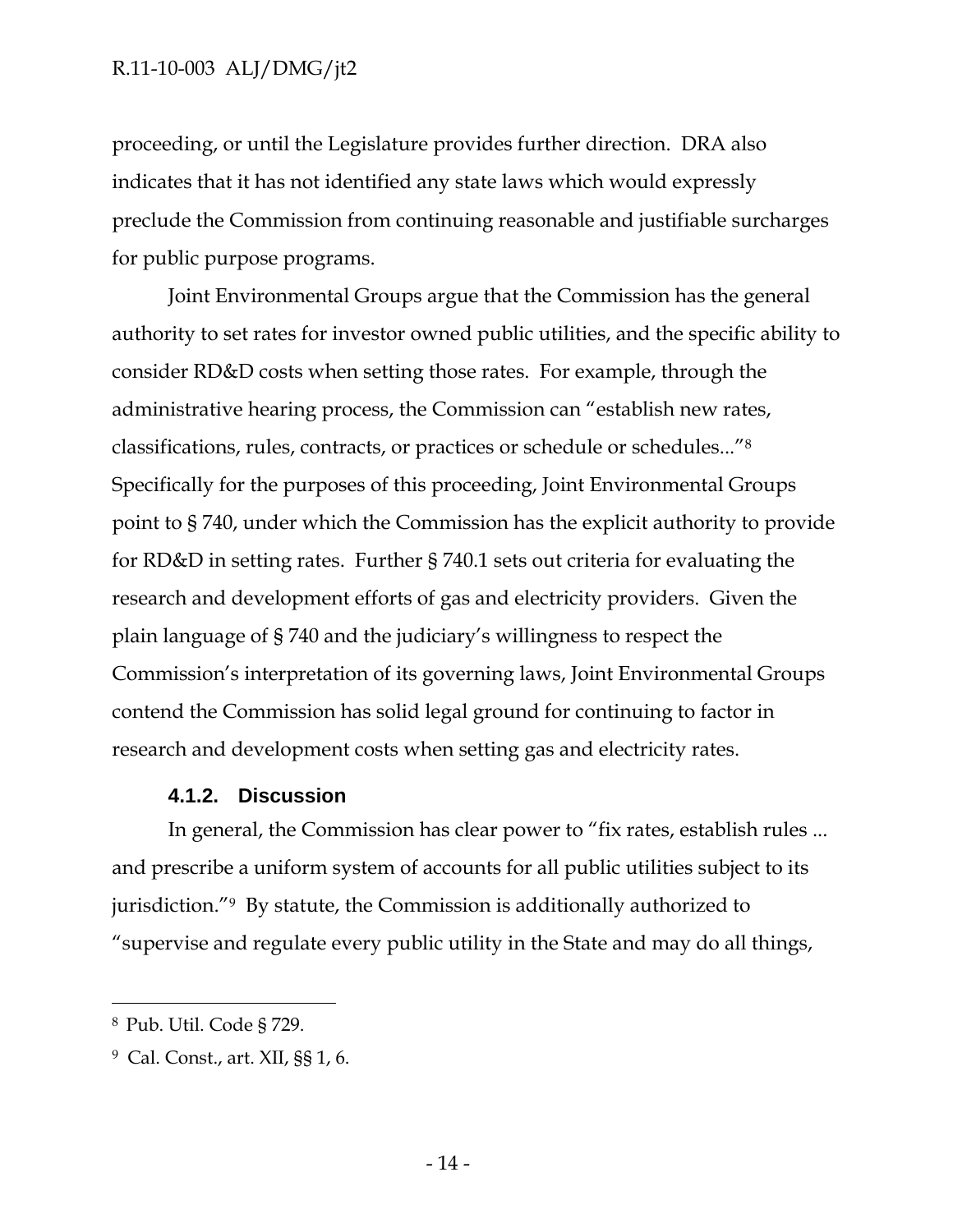whether specially designated in this part or in addition thereto, which are necessary and convenient in the exercise of such power and jurisdiction."10 Section 451 provides in part that "All charges demanded or received by any public utility…for any product or commodity furnished or to be furnished or any service rendered or to be rendered shall be just and reasonable."

The Commission required utilities to provide various public purpose programs and collect funds through rates for many years before the restructuring of the electric industry in California in 1995. D.95-12-063, which initiated the electric restructuring program, noted that:

California's electric utilities have a long history of participating in activities that assist many California citizens. These activities include rate discounts for low- income individuals, programs to improve economic development, efforts like the Women, Minority, and Disabled Veteran-owned Business Enterprise program (WMDVBE) to improve the procurement practices of regulated utilities, energy efficiency efforts, promotion of resource diversity and development of renewable resources, and the development of statewide guidelines for utility research, development and demonstration (RD&D) efforts. Many of these programs are provided because of Legislative mandate. These programs exceed the basic requirement that a utility provide safe, reliable and reasonably priced electric services, and reflect a recognition that the electric utilities are fundamental to the fabric of our society, deliver a necessary service, and can assist in the achievement of valuable social goals.<sup>1112</sup>

<sup>10</sup> San Diego Gas & Elec. Co. v. Superior Court, 13 Cal.4th 893, 914-15 (1996), quoting Consumers Lobby Against Monopolies v Pub. Util. Com., 25 Cal.3d 891, 905 (1979).

<sup>11 64</sup> CPUC 2nd 1 at 69.

<sup>&</sup>lt;sup>12</sup> Other examples of public purpose costs include the recovery of the California High Cost Fund costs (e.g., D.88-07-022 (1988) 28 CPUC 2d 371, as modified by D.91-05-016 and D.91-09-042) and Universal Service (e.g., D.87-10-088 (1987) 25 CPUC 2d 556); see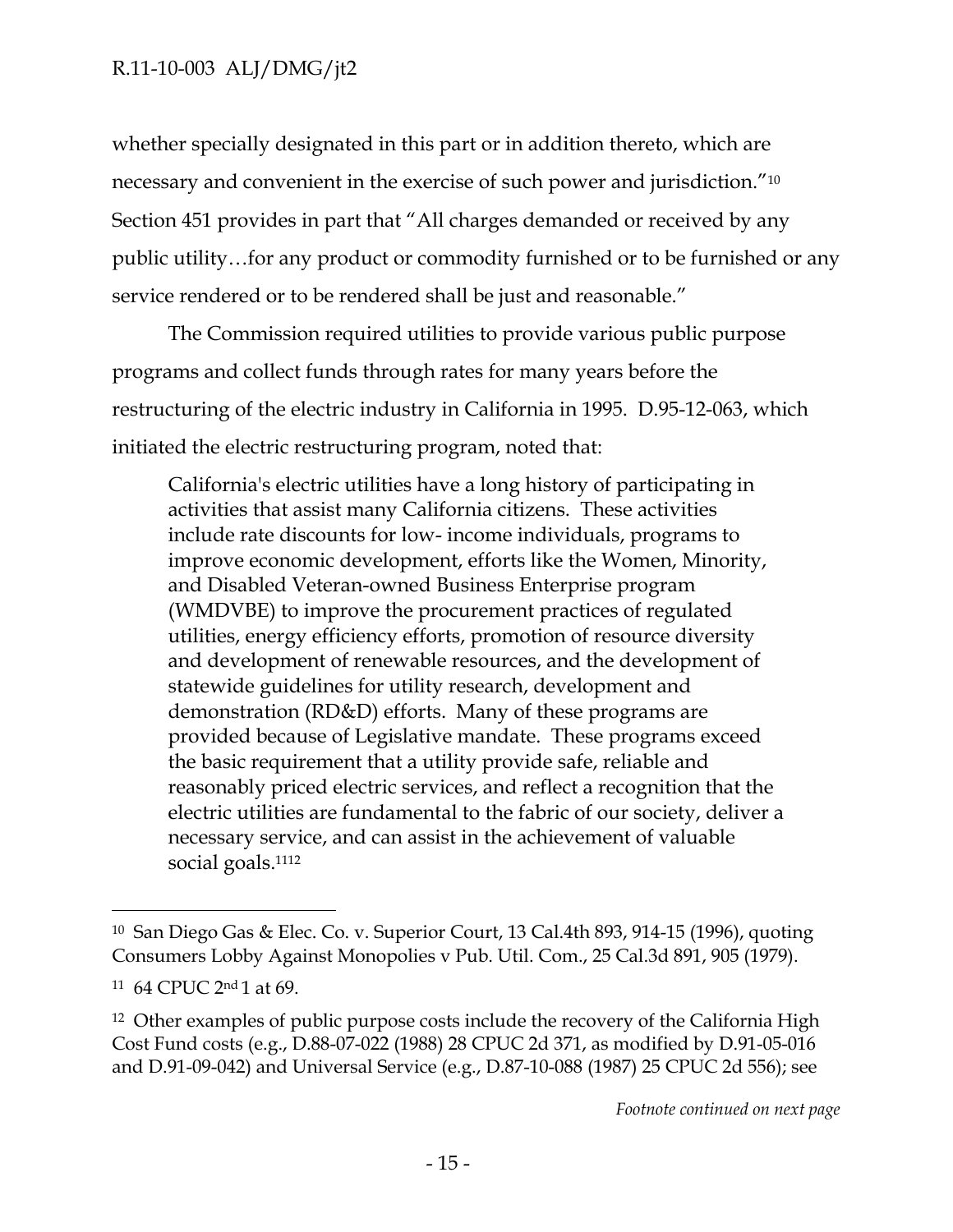$\overline{a}$ 

The authority for the Commission to fund such programs before 1996 stemmed from our Constitutional authority, as well as a number of code sections. The Commission has general authority in § 701 to "do all things, whether specifically designated in this part or in addition thereto, which are necessary and convenient in the exercise of such power and jurisdiction." For RD&D, §§ 740<sup>13</sup> and 740.1,<sup>14</sup> added in 1973 and 1984, respectively, together with § 701, provided this authority. These sections remain in effect today, without

14 Section 740.1 reads: The commission shall consider the following guidelines in evaluating the research, development, and demonstration programs proposed by electrical and gas corporations:

(a) Projects should offer a reasonable probability of providing benefits to ratepayers.

 (b) Expenditures on projects which have a low probability for success should be minimized.

(c) Projects should be consistent with the corporation's resource plan.

 (d) Projects should not unnecessarily duplicate research currently, previously, or imminently undertaken by other electrical or gas corporations or research organizations.

(e) Each project should also support one or more of the following objectives:

(1) Environmental improvement.

(2) Public and employee safety.

(3) Conservation by efficient resource use or by reducing or shifting system load.

 (4) Development of new resources and processes, particularly renewable resources and processes which further supply technologies.

(5) Improve operating efficiency and reliability or otherwise reduce operating costs.

also D.96-10-066 (1996) 68 CPUC 2d 524 (Rulemaking on the Commission's Own Motion into Universal Service and to Comply with the Mandates of AB 3643).

<sup>13</sup> Section 740 reads: For purposes of setting the rates to be charged by every electrical corporation, gas corporation, heat corporation or telephone corporation for the services or commodities furnished by it, the commission may allow the inclusion of expenses for research and development.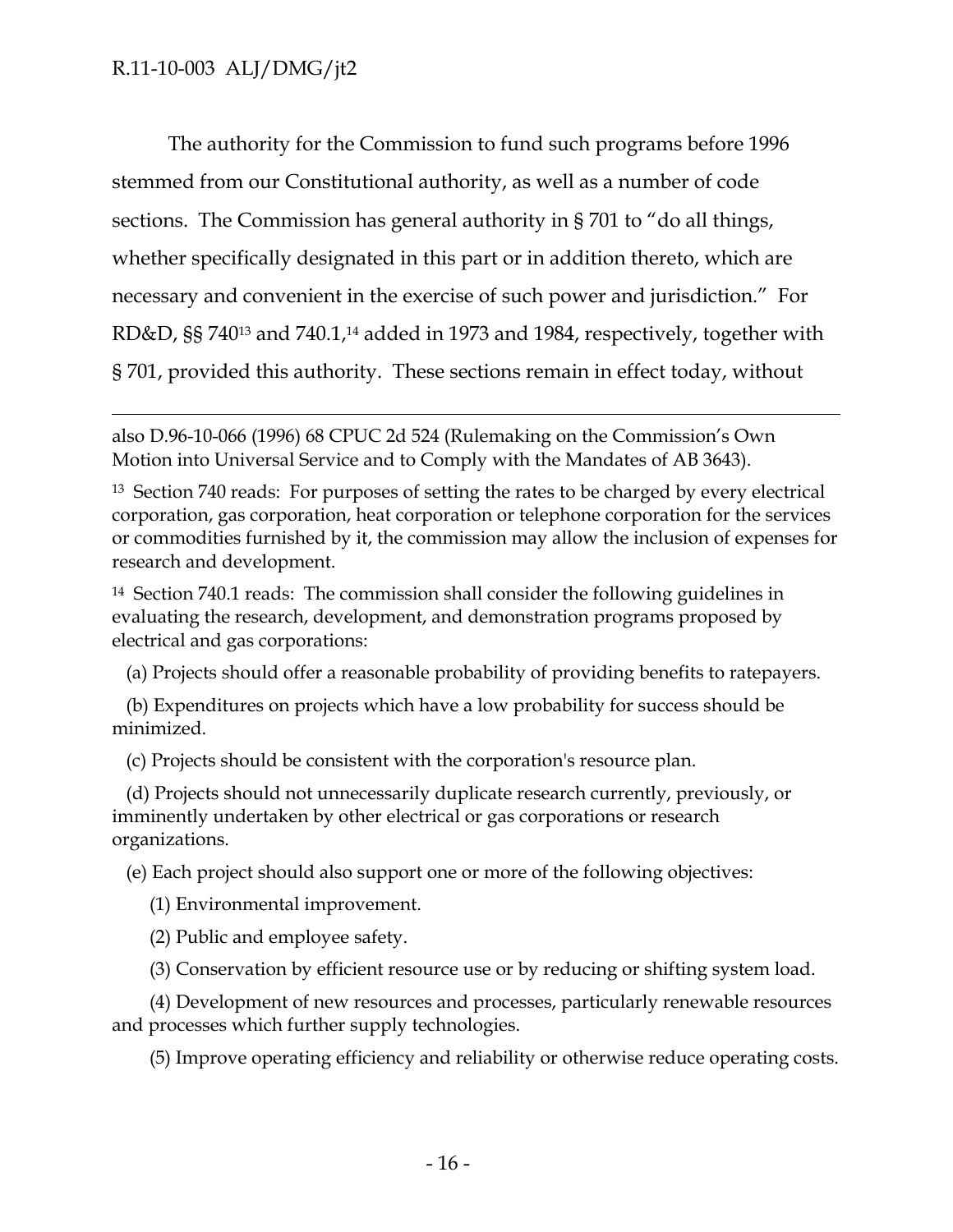$\overline{a}$ 

modification since enactment. For renewables, §§ 701.115 and 701.3,16 codified in 1992 and 1991, respectively, together with § 701, provided authority. These

 (b) The Legislature further finds and declares that, in addition to any appropriate investments in energy production, electrical and natural gas utilities should seek to exploit all practicable and cost-effective conservation and improvements in the efficiency of energy use and distribution that offer equivalent or better system reliability, and which are not being exploited by any other entity.

 (c) In calculating the cost effectiveness of energy resources, including conservation and load management options, the commission shall include, in addition to other ratepayer protection objectives, a value for any costs and benefits to the environment, including air quality. The commission shall ensure that any values it develops pursuant to this section are consistent with values developed by the State Energy Resources Conservation and Development Commission pursuant to Section 25000.1 of the Public Resources Code. However, if the commission determines that a value developed pursuant to this subdivision is not consistent with a value developed by the State Energy Resources Conservation and Development Commission pursuant to subdivision (c) of Section 25000.1 of the Public Resources Code, the commission may nonetheless use this value if, in the appropriate record of its proceedings, it states its reasons for using the value it has selected.

 (d) In determining the emission values associated with the current operating capacity of existing electric power plants pursuant to subdivision (c), the commission shall adhere to the following protocol in determining values for air quality costs and benefits to the environment. If the commission finds that an air pollutant that is subject to regulation is a component of residual emissions from an electric power plant and that the owner of that power plant is either of the following:

 (1) Using a tradable emission allowance, right, or offset for that pollutant, which (A) has been approved by the air quality district regulating the power plant, (B) is consistent with federal and state law, and (C) has been obtained, authorized, or acquired in a market-based system.

<sup>15</sup> Section 701.1 reads: (a) The Legislature finds and declares that, in addition to other ratepayer protection objectives, a principal goal of electric and natural gas utilities' resource planning and investment shall be to minimize the cost to society of the reliable energy services that are provided by natural gas and electricity, and to improve the environment and to encourage the diversity of energy sources through improvements in energy efficiency and development of renewable energy resources, such as wind, solar, biomass, and geothermal energy.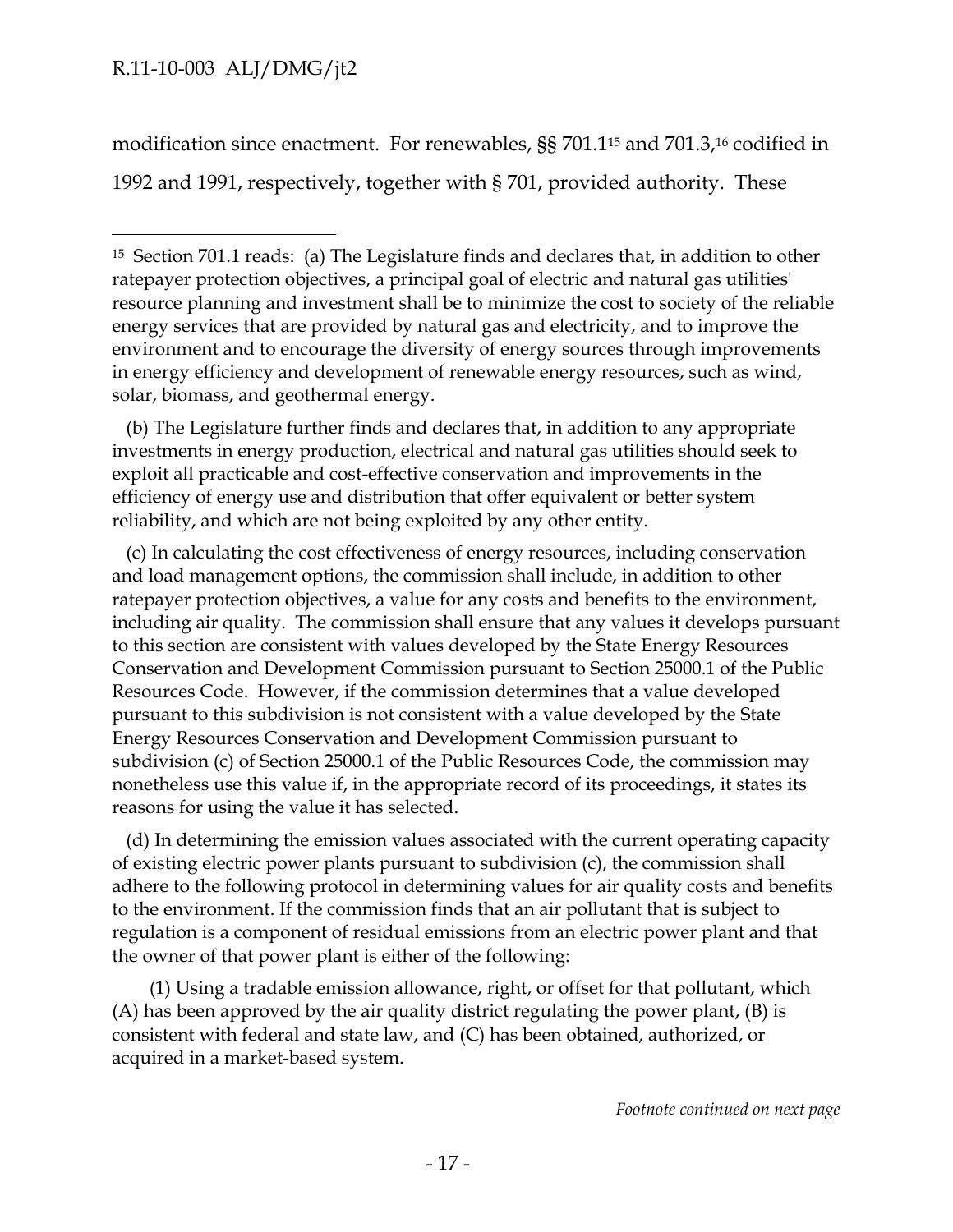$\overline{a}$ 

 (2) Paying a tax per measured unit of that pollutant. The commission shall not assign a value or cost to that residual pollutant for the current operating capacity of that power plant because the alternative protocol for dealing with the pollutant operates to internalize its cost for the purpose of planning for and acquiring new generating resources.

 (e) (1) The values determined pursuant to subdivision (c) to represent costs and benefits to the environment shall not be used by the commission, in and of themselves, to require early decommissioning or retirement of an electric utility power plant that complies with applicable prevailing environmental regulations.

 (2) Further, the environmental values determined pursuant to subdivision (c) shall not be used by the commission in a manner which, when such values are aggregated, will result in advancing an electric utility's need for new power plant capacity by more than 15 months.

 (f) This subdivision shall apply whenever a power plant bid solicitation is required by the commission for an electric utility and a portion of the amount of new power plant capacity, which is the subject of the bid solicitation, is the result of the commission's

use of environmental values to advance that electric utility's need for new power plant capacity in the manner authorized by paragraph (2) of subdivision (e). The affected electric utility may propose to the commission any combination of alternatives to that portion of the new power plant capacity that is the result of the commission's use of environmental values as authorized by paragraph (2) of subdivision (c). The commission shall approve an alternative in place of the new power plant capacity if it finds all of the following:

(1) The alternative has been approved by the relevant air quality district.

(2) The alternative is consistent with federal and state law.

 (3) The alternative will result in needed system reliability for the electric utility at least equivalent to that which would result from bidding for new power plant capacity.

 (4) The alternative will result in reducing system operating costs for the electric utility over those which would result from the process of bidding for new power plant capacity.

 (5) The alternative will result in equivalent or better environmental improvements at a lower cost than would result from bidding for new power plant capacity.

 (g) No provision of this section shall be construed as requiring an electric utility to alter the dispatch of its power plants for environmental purposes.

*Footnote continued on next page*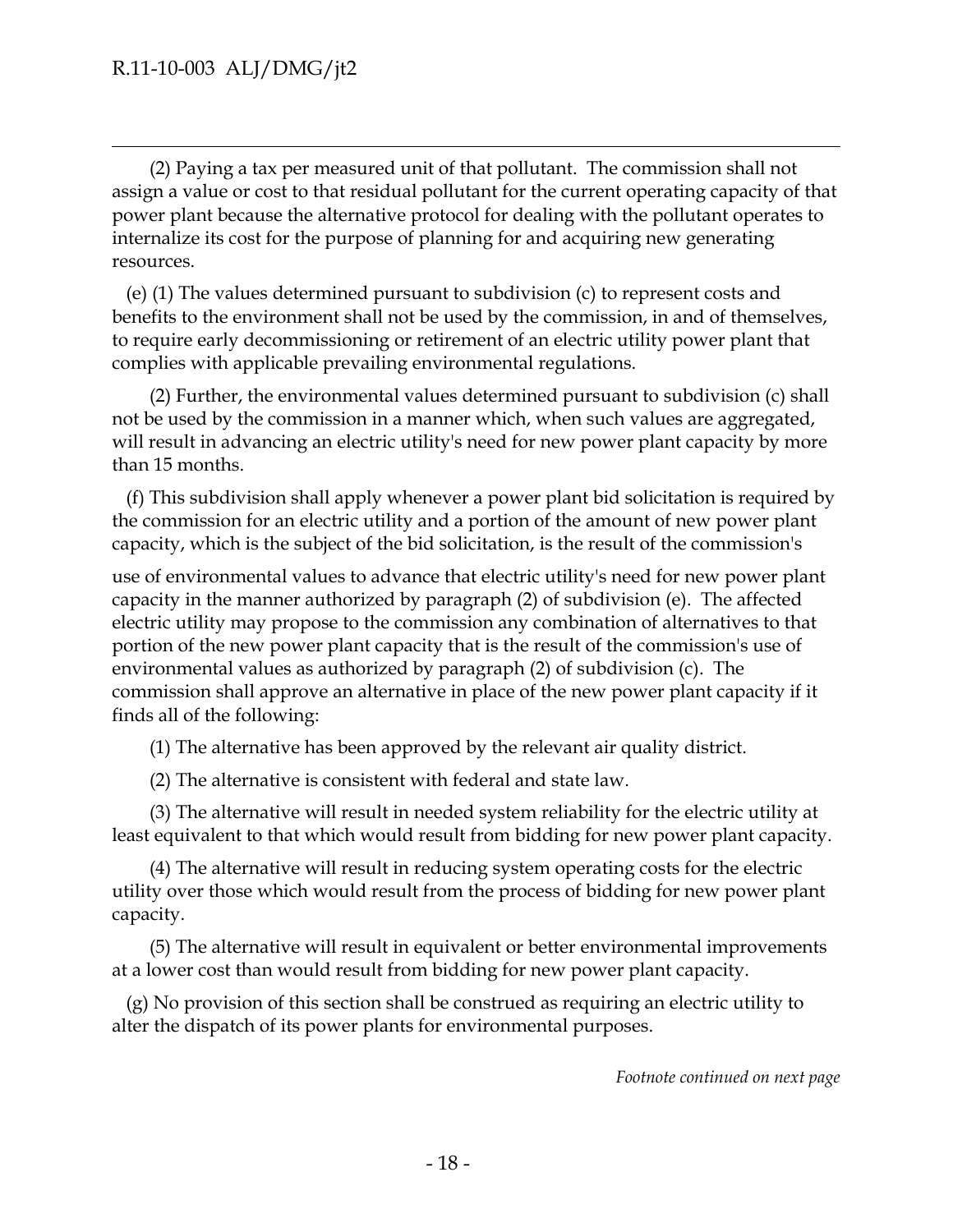sections remain in effect today, without modification since enactment. Nothing in the Public Utilities Code expressly proscribes the Commission from ordering collection of a new surcharge.17

In 1995, D.95-12-063 provided for the establishment of new competitive providers of electricity in California. That decision expressed concerns about the effect of the transition to a competitive market on public purpose programs, but expressed a policy to continue to ensure adequate funding for such programs:

… the continued reliance on utilities to achieve social goals may put the utility at a disadvantage in the move toward a more market-based, customer-oriented electric services industry. Subjecting utilities to the cost of programs that their competitors do not bear may not be a sustainable strategy.18

D.95-12-063 proposed a nonbypassable system benefit surcharge, the PGC, on retail sales to fund public goods RD&D and energy efficiency activities, and the establishment of a target level of generation from renewable resources. Before the Commission could impose this surcharge itself, AB 1890 was passed

18 64 CPUC 2nd 1 at 69.

 $\overline{a}$ 

 <sup>(</sup>h) No provision of this section shall prelude an electric utility from submitting to the commission any combination of alternatives to meet a commission-identified need for new capacity, if such a submission is otherwise authorized by the commission.

 <sup>(</sup>i) No provision of this section shall be construed to change or alter any provision of commission decision 92-04-045, dated April 22, 1992.

<sup>16</sup> Section 701.3 reads: Until the commission completes an electric generation procurement methodology that values the environmental and diversity costs and benefits associated with various generation technologies, the commission shall direct that a specific portion of future electrical generating capacity needed for California be reserved or set aside for renewable resources.

<sup>17</sup> *See* Southern California Edison Co. v. Peevey, 31 Cal. 4th 781, 792 (2003); Assembly v. Public Utilities Commission, 12 Cal. 4<sup>th</sup> 87, 103 (1995).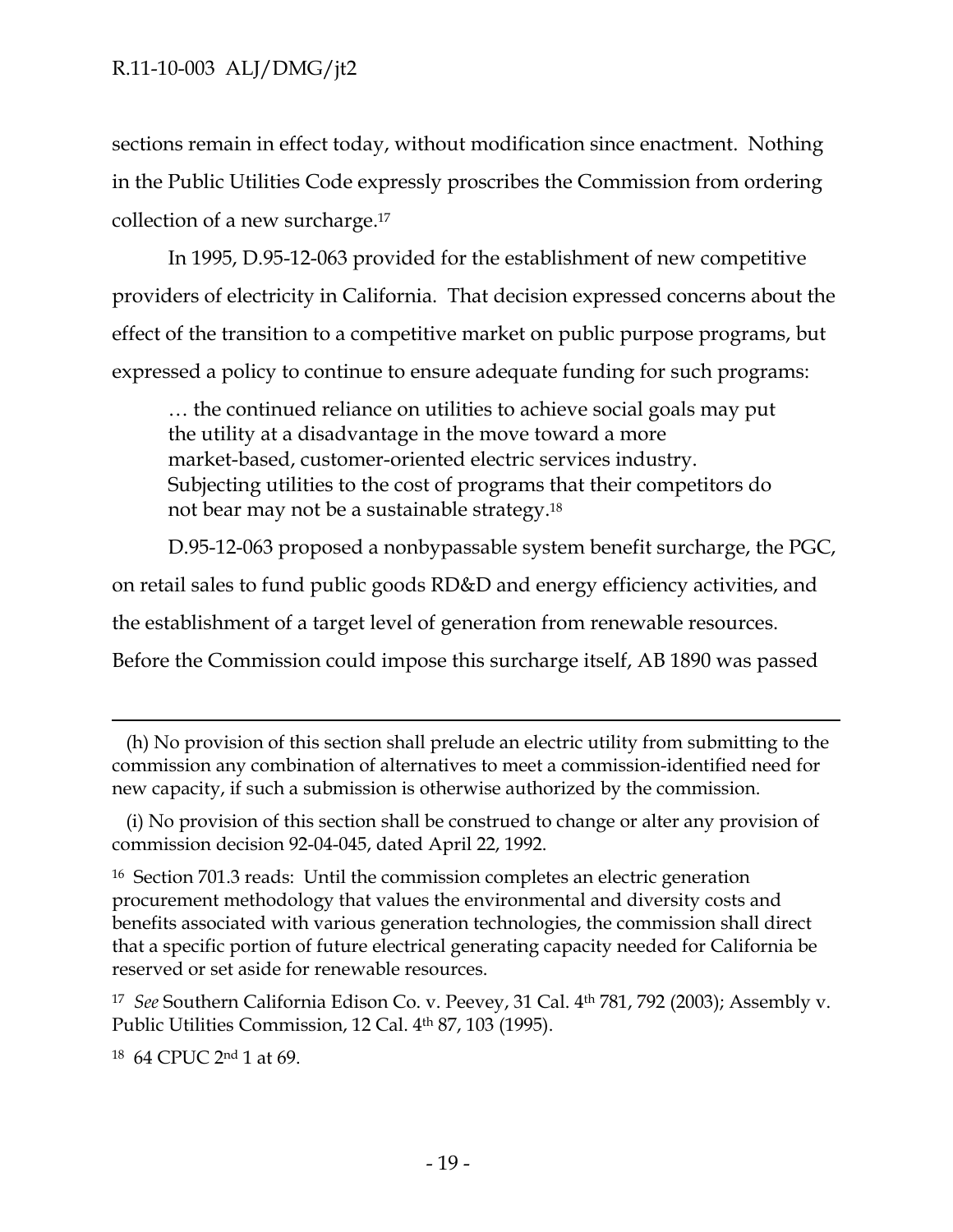and signed into law. A part of this statute related to public purpose programs was codified in § 381. Section 381(a) states, with regard to certain energy efficiency, RD&D, and renewables programs: "… the commission shall require each electrical corporation to identify a separate rate component to collect the revenues used to fund these programs. The rate component shall be a nonbypassable element of the local distribution service and collected on the basis of usage."

Section 381(c) states: "The Public Utilities Commission shall order the respective electrical corporations to collect and spend these funds at the levels and for the purposes required in Section 399.8." Section 399.8 (a) states: " ... in order to ensure that the citizens of this state continue to receive safe, reliable, affordable, and environmentally sustainable electric service, it is the policy of this state and the intent of the Legislature that prudent investments in energy efficiency, renewable energy, and research, development and demonstration shall continue to be made." Section 399.8 established the specific funding levels referenced in § 381 (c).

The funding levels required by Section 399.8 expire on January 1, 2012. Section 381 remains law, although funding for programs under its requirements will soon expire Arguably, the Commission continues to be authorized by this statute to "require each electrical corporation to identify a separate rate component to collect the revenues used to fund (certain energy efficiency public interest RD&D and renewable energy) programs." However, with the expiration of § 399.8, parties question whether the Commission has authority to continue to impose a PCG or PCG-like separate rate component under § 381. The legislative history of § 381 is complex. We will consider this question more fully in Phase 2. However, we need not rely on either § 381 or § 399.8 at this time.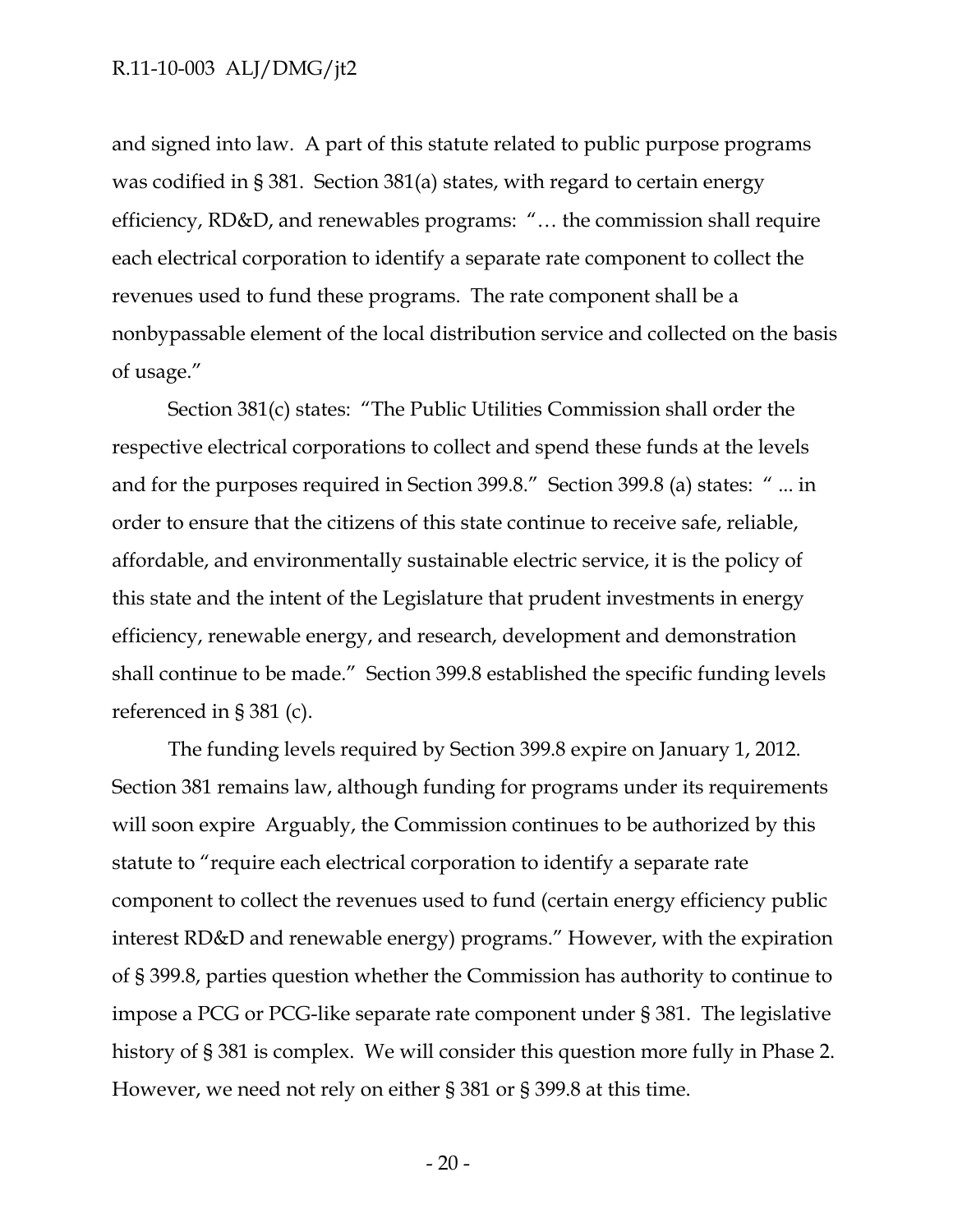The Commission has both broader Constitutional regulatory authority to do all things cognate and germane to the regulation of public utilities, and specific statutory authority to set regulatory policies regarding RD&D and renewables. At this time, we determine that we have sufficient authority to require the utilities to impose a new surcharge for RD&D and renewables programs under our Constitutional authority, and under §§ 451, 701, 701.1, 701.3, 740, 740.1 and other relevant code sections specific to RD&D and renewables programs and the Commission's ratemaking authority. This authority does not substitute for the expiring funding authority in § 399.8, but provides separate funding authority. Thus, any rates or charges we impose in this order are not a continuation of the § 399.8 system benefits charge, but instead new or different charges for programs within the existing Constitutional and statutory framework.

We now turn to the question of continuing authority to transfer funds to the Energy Commission to administer through programs such as the PIER program and the Existing Renewable Facilities program. The current authority to require the IOUs to remit funds to the Energy Commission stems from Section 384, which provides the Energy Commission with authority to accept funds for use in PIER and manage them under existing PIER rules and regulations. RD&D is within the statutory mandate of the Energy Commission under Public Resources Code §§ 25216(c) and 25401. Additionally, the Energy Commission has the necessary authority under Public Resources Code § 25218 to accept funds, contract and spend funds in accordance with its mandate.

There are precedents for other transfers of funds for Energy Commission administration, subject to this Commission oversight. In D.04-08-010, Ordering Paragraph 18, we selected the Energy Commission over at least three other

- 21 -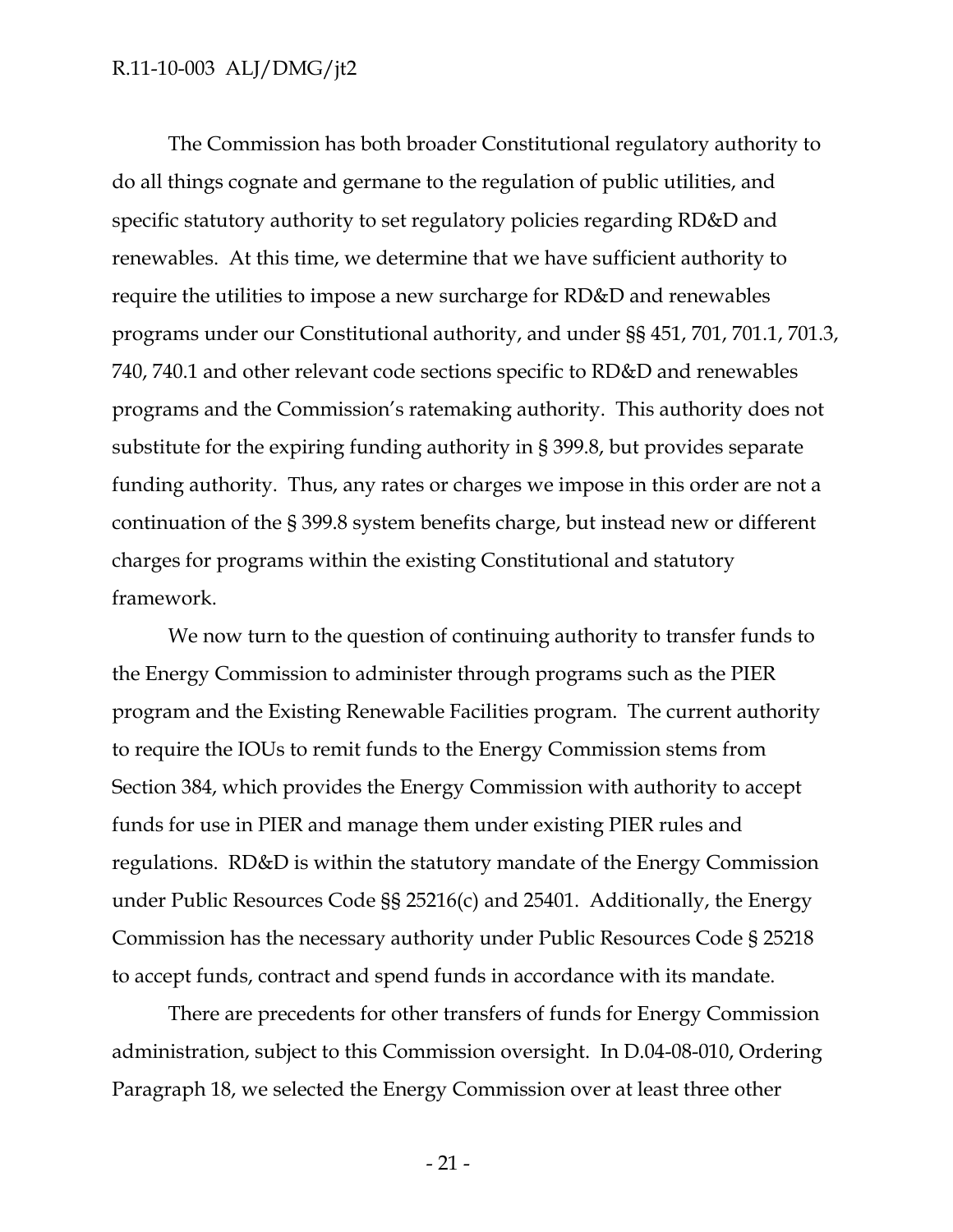$\overline{a}$ 

possible administrators, to administer natural gas RD&D funds.19 These funds were authorized under Section 890, enacted in 2000, and are separately funded from electric RD&D funds. D.04-08-010 at stated:

In choosing an administrator for public purpose gas R&D programs, we have considered the arguments, qualifications, and experience of Sempra, UC and CEC. As a starting point, we look to D.95-12-063 addressing electric restructuring, in which we stated 'We do not intend for the surcharge to collect funds to pursue research that the competitive market will provide on its own. **After a transition period, perhaps by January 1, 1998, the funds collected through a surcharge for public goods research should be administered by an independent, non-utility entity**' (footnote omitted; emphasis in original).

D.04-08-010 then stated: "The application of this language to gas R&D leads us to conclude that the administrator should be a non-utility entity." While this decision was, at least in part, based on ease of coordination and synergy with the electric RD&D program authorized under AB 1890, the act of selecting the Energy Commission to administer the natural gas RD&D funds was grounded in this Commission's authority to transfer funds to the Energy Commission for administration of Commission-authorized programs, subject to this Commission's oversight. This authority is independent of Section 399.8 authority for electric RD&D funds, as the natural gas RD&D program was not based on Section 399.8.

PG&E, SDG&E and SCE all question the Commission's authority to select the Energy Commission to administer RD&D investments. The basis of this

<sup>19</sup> Ordering Paragraph 18 of D.04-08-010 states: "The California Energy Commission is appointed as administrator of the gas R&D program until further action by the Commission."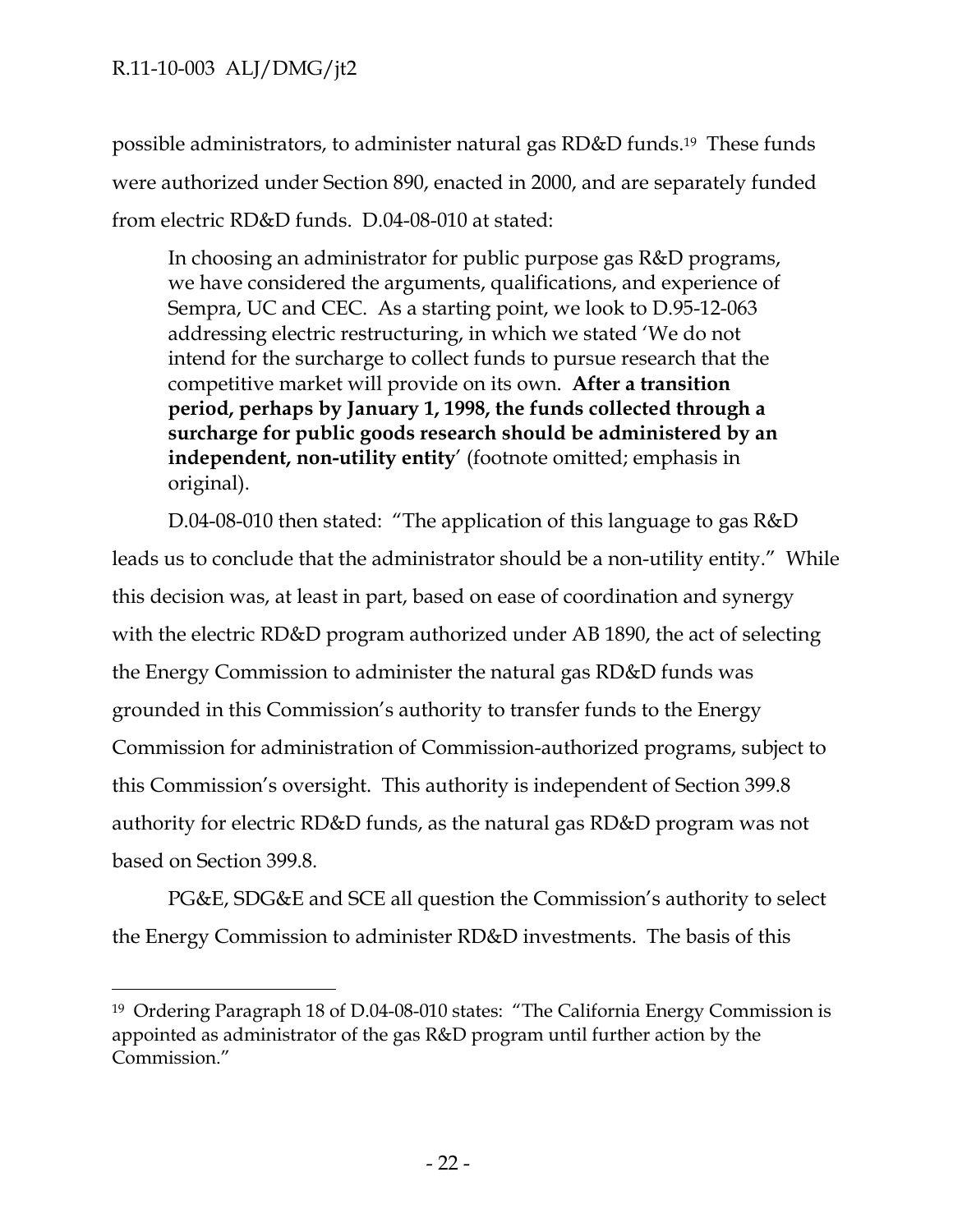challenge is a citation to D.06-01-024, a Commission decision on solar programs which decided against Energy Commission administration and oversight of solar programs. However, this citation does not limit the Commission's authority in the manner suggested. The relevant section of D.06-01-024 discusses the limits of the Commission's ability to fully transfer oversight of programs, as distinguished from administration:

We distinguish program oversight from program administration in this regard. We use the term program oversight to mean those activities that involve formal decision-making on program elements, funding levels and ratemaking, which are the lawful obligations of the Commission or, in the case of the ERP, the CEC. Program administration involves day-to-day operations requiring little discretion and in compliance with state rules and decisions. D.06-01-024 at 9.

This distinction is key: while the Commission cannot delegate its authority and responsibility to determine recoverable costs, program rules, regulations and policies, it does have authority to transfer the day to day administration of a program, as it does with a variety of programs. The Commission can and should accept the input of the Energy Commission in its oversight, planning, rule and policy making, but can and should maintain appropriate responsibility for final authority of the program, particularly in so far as policy and programmatic matters and final funding levels are concerned.

We conclude that we have continued authority to provide funding for RD&D programs, which may be administered by the Energy Commission, through a surcharge other than the existing system benefit charge. We also conclude that we have continued authority to provide funding for renewables programs, which may be administered by the Energy Commission, through a surcharge other than the existing system benefit charge. In the absence of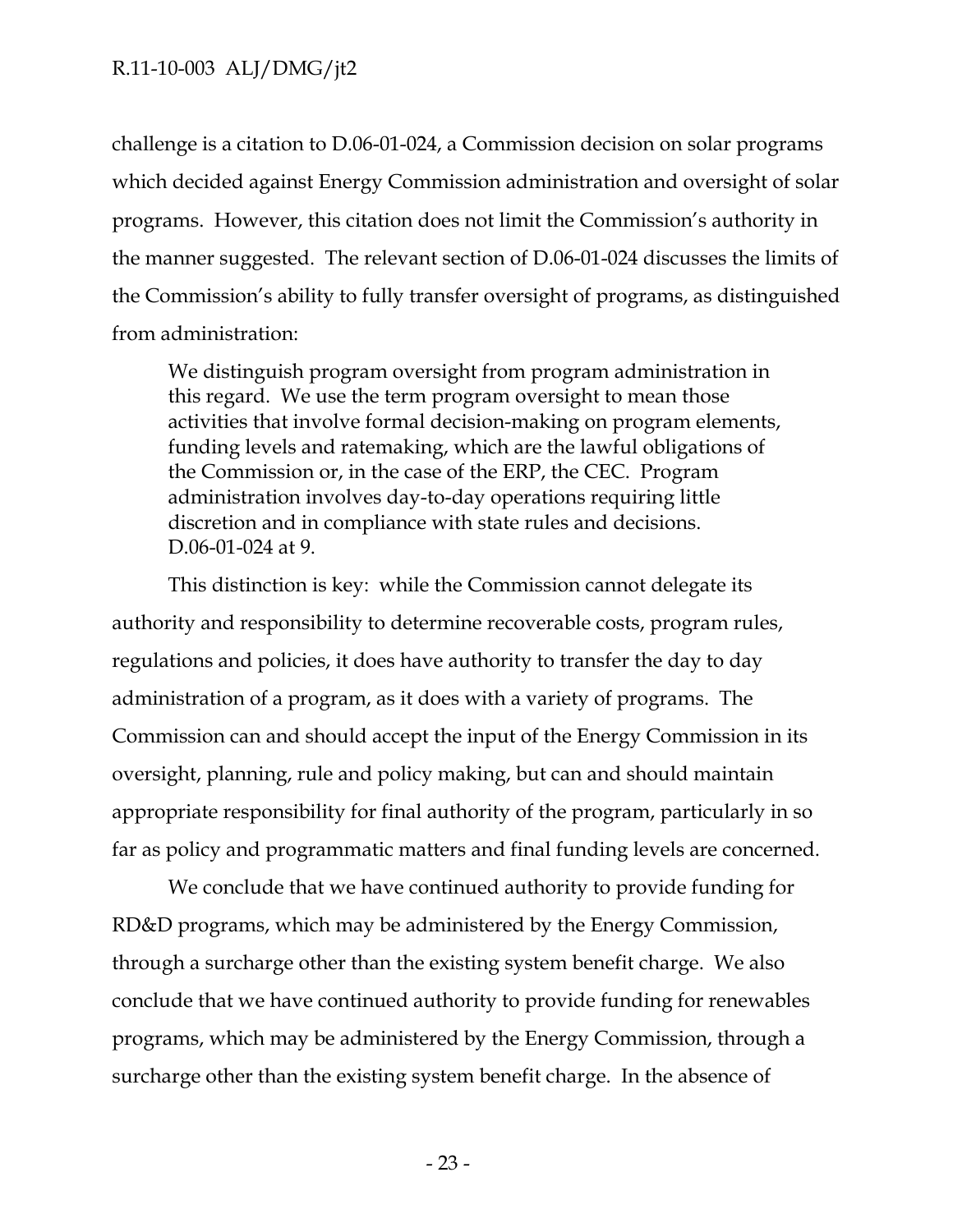-

Section 399.8 funding authority, we must determine what RD&D and renewables programs are just and reasonable and should be funded by a new surcharge, and which of these programs can and should be administered on a day-to-day basis by the Energy Commission.

## **4.2. Renewables Programs**

Currently, the renewables energy portion of the system benefits charge amounts to approximately \$73 million annually collected from customers of three electric IOUs. Per each utility's comments, 2011 levels for renewables programs are as follows:

| $PG&E$ :  | \$36.836 million |
|-----------|------------------|
| SCE:      | \$30.271 million |
| $SDG&E$ : | \$6.520 million  |

Current funding supports the following general program areas, overseen by the Energy Commission using funds remitted on a quarterly basis from IOU $\rm{I}$ S:20

> • Existing Renewable Facilities. According to the Energy Commission's website,<sup>21</sup> the purpose of the Existing Renewable Facilities Program (ERFP) is to allocate state funds to increase the competitiveness of existing (operational on or prior to September 26, 1996) in-state renewable generating facilities. For the purpose of the ERFP, self-sustainability refers to the ability of these facilities to continue operation without public funding by no later than December 31, 2011. The ERFP aims also to secure the environmental, economic

<sup>20</sup> More detail on the Energy Commission's renewable activities and spending was presented at a Senate Hearing in March, 2011 and can be viewed at: http://seuc.senate.ca.gov/sites/seuc.senate.ca.gov/files/03-29-11CEC.pdf.

<sup>21</sup> http://www.energy.ca.gov/renewables/existing\_renewables/index.html.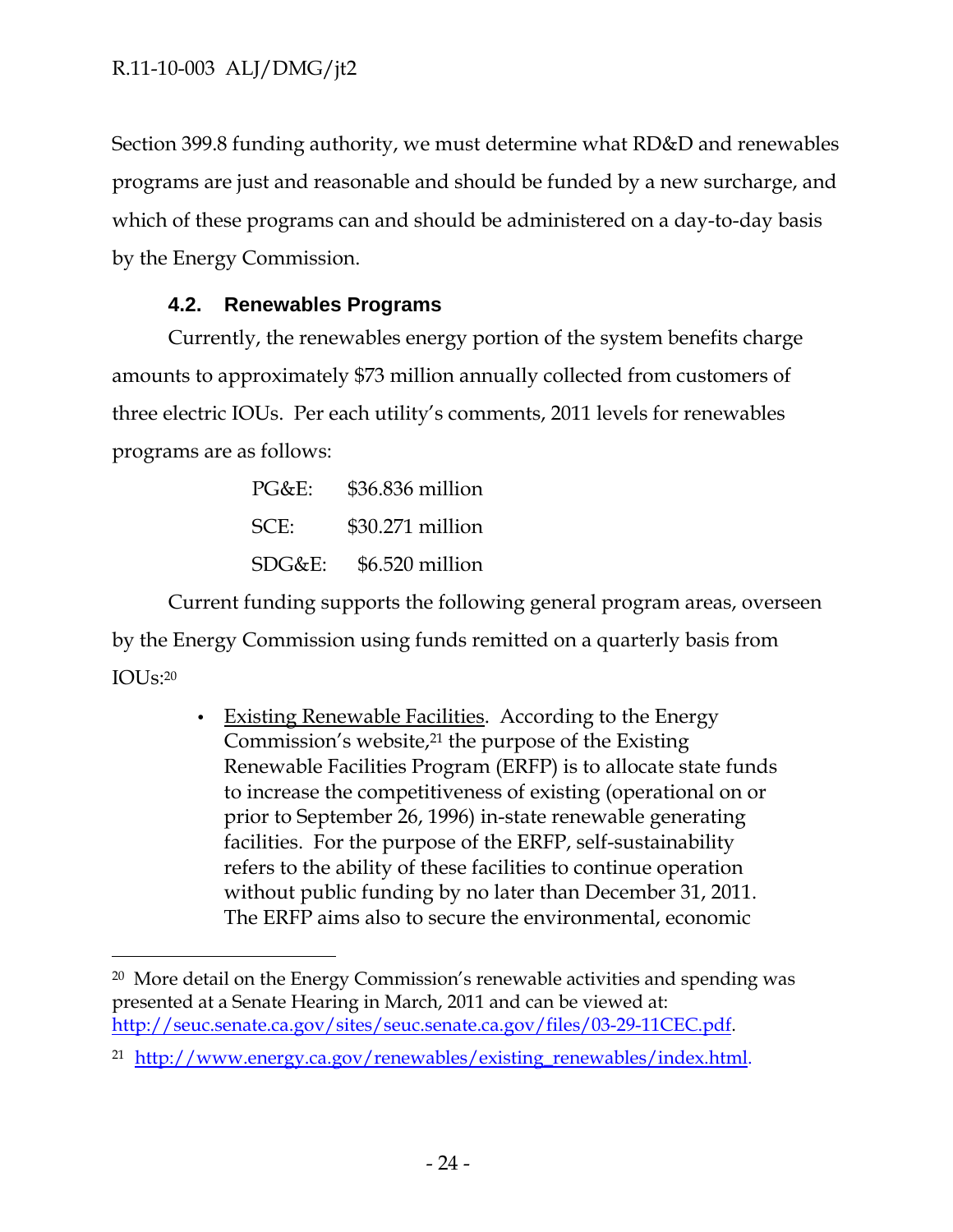and reliability benefits these facilities provide. ERFP eligible technologies include solid-fuel biomass, solar thermal electric and wind power. The majority of the funding in this program supports payments to existing biomass facilities.

- Emerging Renewables. This program includes payments to small fuel cell, wind, and solar facilities, as well as supporting the New Solar Homes Partnership. According to the Energy Commission's website,<sup>22</sup> payments from the Emerging Renewables Program are intended to reduce the net cost of generating equipment using emerging renewable technologies and thereby stimulate substantial sales of such systems. Increased sales of generating equipment are expected to encourage manufacturers, sellers, and installers to expand their operations and reduce their costs per unit. The Energy Commission temporarily suspended the Emerging Renewables Program effective March 4, 2011.
- Consumer Education. The objective of this program is to help build a viable customer-driven market for renewable power through consumer education. This area also includes assistance to local governments and workforce training.

Many parties have stated that there are significant ratepayer and public benefits associated with the current renewables programs funded by the PGC. Other parties have questioned whether the current renewable programs funded by the PGC provide value to ratepayers. At the same time, there are a number of other Commission programs aimed at supporting a vibrant renewables marketplace and providing the benefits from reduction of greenhouse gases. These programs include the California Solar Initiative, the Renewables Portfolio Standard, and the Self-Generation Incentive Program (SGIP). Beyond renewable energy expenditures anticipated to be made for these programs, there are

<sup>22</sup> http://www.energy.ca.gov/renewables/history.html.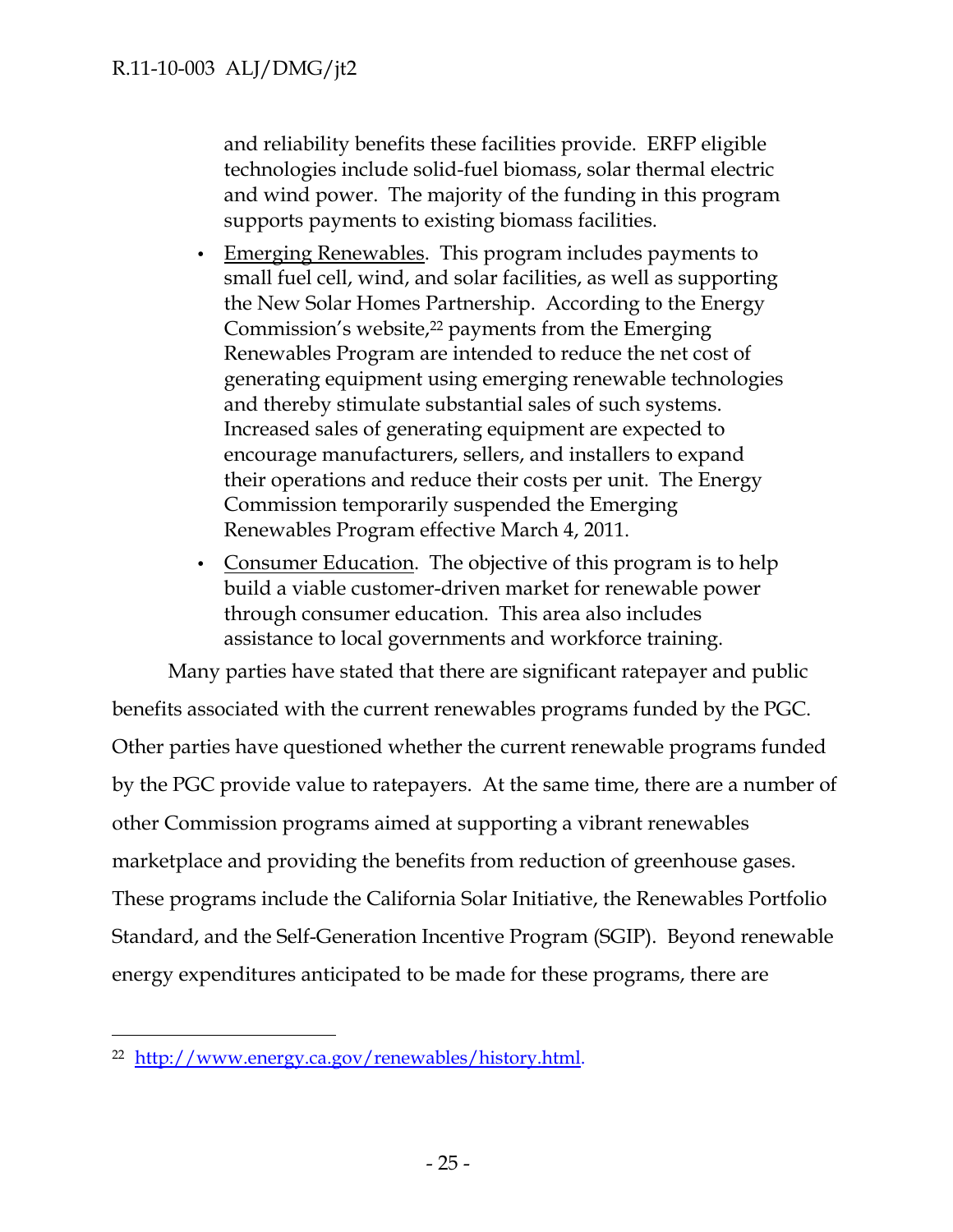potentially a number of other public purposes and ratepayer benefits that can be achieved via a continuation of current programs funded by the PGC, or via similar programs. These include:

- Market transformation**,** including activities that will help drive down costs such as developing common technical and performance standards; developing standardized data interface, interconnection, and grid integration standards; uniform metering requirements; streamlined interconnection procedures with common rules or requirements; assistance and streamlining for local permitting; and common approaches to local permits and fees that will drive down this aspect of total installed cost.
- Market facilitation to enable the competitive market place to work more effectively such as making market price transactions transparent to foster greater price competition; proactive designation of preferred renewable resource development locations and transmission corridors; quality control assurances for consumer transactions; and encouraging financing or insurance products and services.
- Workforce analysis and development plans, as needed, to guide educational and workforce training institutions and on-the-job training and apprentice programs to produce a qualified labor force that can support achievement of renewable goals.
- Supplemental funds or subsidies for "low income" households or owners of "affordable housing" to adopt solar solutions and who, absent deeper funding support, are not able to purchase or finance solar technologies at market prices and "mainstream" incentive levels.

In pursuit of its own vision for cleaner air, fuel diversity, and new opportunities for economic development, California has been a pioneer for the last 30 years with its promotion of renewable energy and low carbon technologies. Created in 1998, the Renewable Energy Program has vigorously encouraged investments in renewable energy by providing various rebates and renewable electricity production incentives for new and existing renewable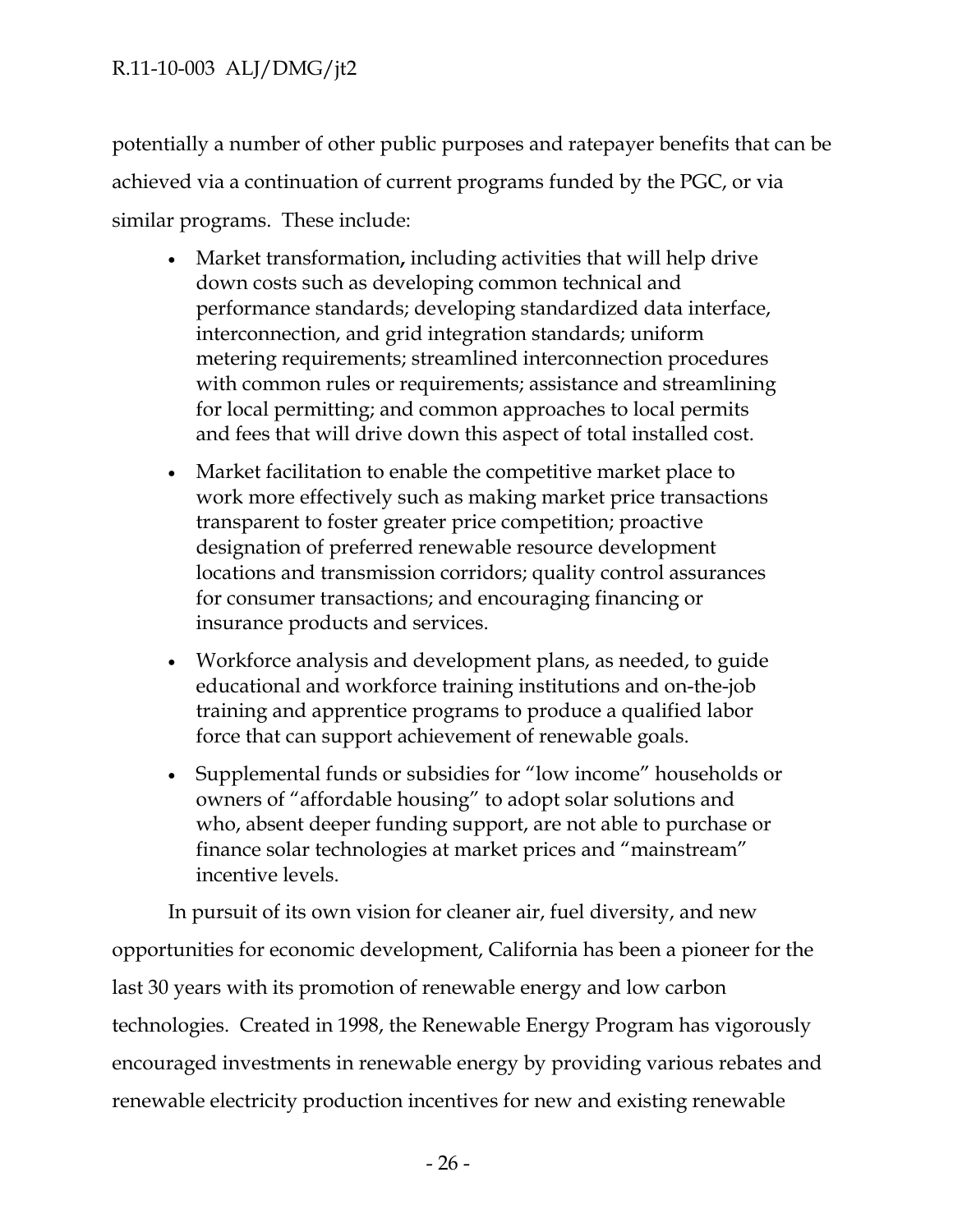facilities and emerging technologies. With a long-term objective of a competitive and self-sustaining renewable energy industry, the Renewable Energy Program has continued along with the development of the Renewables Portfolio Standard. Overall, the Renewable Energy Programs efforts actively support California's energy policies and Commission energy programs by providing California ratepayers with cleaner sources of energy for their homes and businesses.

Several parties raise a number of concerns about the functions of the renewables programs currently funded by the PGC. In Phase 2, we will determine which of the renewables programs currently funded by the PGC should continue, in present or modified form. At this time, we will continue to collect funds for future renewables programs at approximately the same level as currently collected. We will require the three major IOUs to collect these funds, subject to refund, on an interim basis under a new surcharge, described in Section 4.4 of this decision. However, as described in Section 4.4, we will not require the IOUs to remit these funds to the Energy Commission at this time.

#### **4.3. Research, Development, and Demonstration**

Currently, RD&D investments are funded at approximately \$70 million annually out of the system benefits charge and administered as the PIER Program by the Energy Commission. Per each utility's comments, 2011 levels for RD&D are as follows:

> PG&E: \$35.227 million SCE: \$28.894 million SDG&E: \$6.210 million

The Energy Commission also administers a natural gas RD&D program separately funded by approximately \$24 million per year in natural gas public purpose program funds. Electric RD&D funds are remitted to the Energy

- 27 -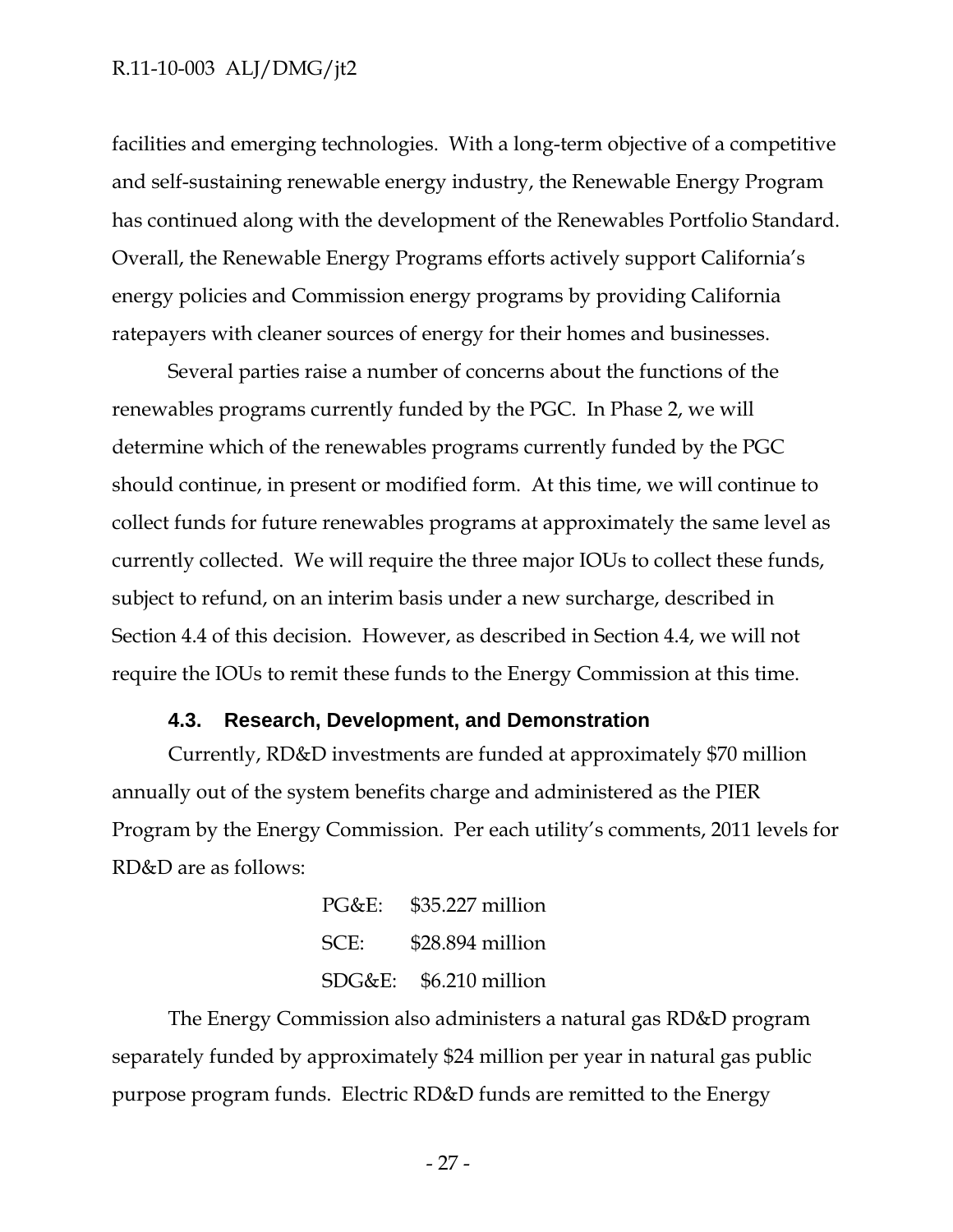Commission quarterly from IOUs. Historically, grants and investments for electric RD&D have fallen into the following general categories:

- Energy efficiency and demand response
- Renewables
- Advanced electricity generation
- Transmission and distribution
- Climate/environmental
- Transportation

CLECA contends that the Commission may not order blanket funding for general RD&D that offers only public benefits. CLECA points out that the § 740.1 restricts ratepayer funding for utility RD&D efforts focused on ratepayer benefits that do not "duplicate research currently, previously, or imminently undertaken by other[s]." CLECA is correct about the limits of § 740.1. However, this language substantially describes the types of programs currently undertaken via the PIER program. Further, as discussed above, the Commission has adequate authority through the combination of Constitutional authority and §§ 701, 701.1, 740, 740.1 to require the collection of RD&D funds which are cognate and germane to the regulation of public utilities.

As many parties have stated, there are both ratepayer and public benefits associated with the current RD&D programs funded by the PGC. The Energy Commission's website describes the PIER program as follows:

The Public Interest Energy Research (PIER) program is the state's premier energy RD&D program, advancing science and technology in the fields of energy efficiency, renewable energy, advanced electricity technologies, energy-related environmental protection, and transmission and distribution, and transportation technologies. To accomplish this, PIER enlists businesses, utilities, energy companies, public advocacy groups, and world-class scientists at California's universities and national laboratories. In the last decade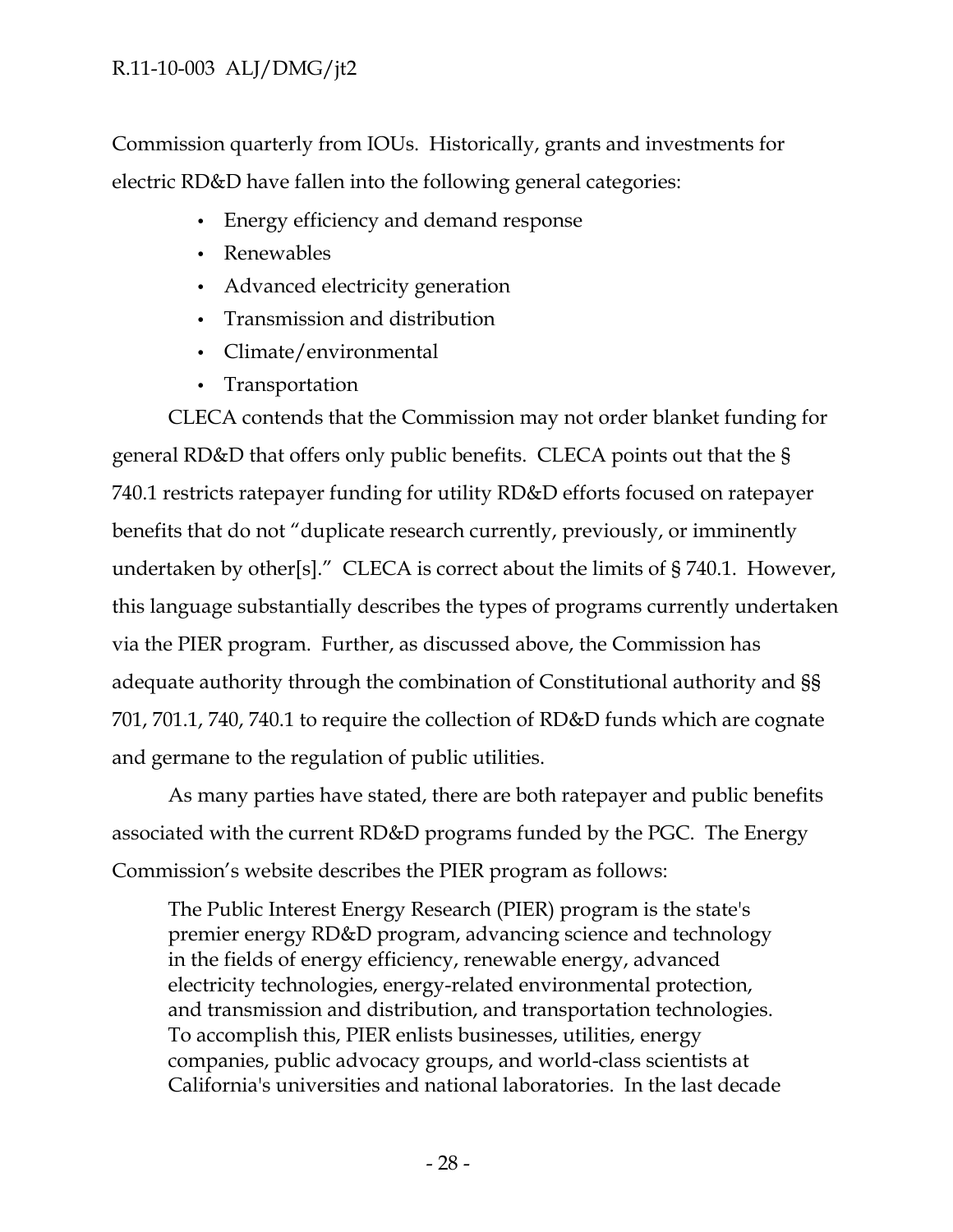PIER has invested more than \$700 million to bring to market energy technologies that provide environmental and economic benefits to California's ratepayers.23

RD&D activities encompass a number of different and related activities to support technology and strategy development for public interest resources for energy. This area is intended to cover the spectrum between primary research all the way through initial commercialization of technologies. Currently, the majority of this work under the existing PGC mechanism is administered by the Energy Commission PIER program. The federal government, primarily through the U.S. Department of Energy, funds some research related activities, though funding has varied widely in recent years. In addition, the utilities have begun to renew their interest in funding more RD&D work designed to directly address the needs of their customers and the supporting grid. Some of this is done collectively via (e.g.) the Electric Power Research Institute and for gas the Gas Technology Institute.

One goal of public interest RD&D is to ensure that California ratepayers benefit from state-funded research, by advancing science and technology that is not being adequately funded by the private sector. More specifically, RD&D funding should lead to technology advancement and breakthroughs necessary to overcome the barriers that prevent the achievement of state energy policy goals.

Energy RD&D funding is vital to achieving our state's aggressive policy goals related to energy efficiency, renewable energy, petroleum reduction, smart grid integration and reliability, and GHG reductions. Investments in energy RD&D stimulates innovation, attracts new businesses, and create jobs in

<sup>23</sup> http://www.energy.ca.gov/research/index.html.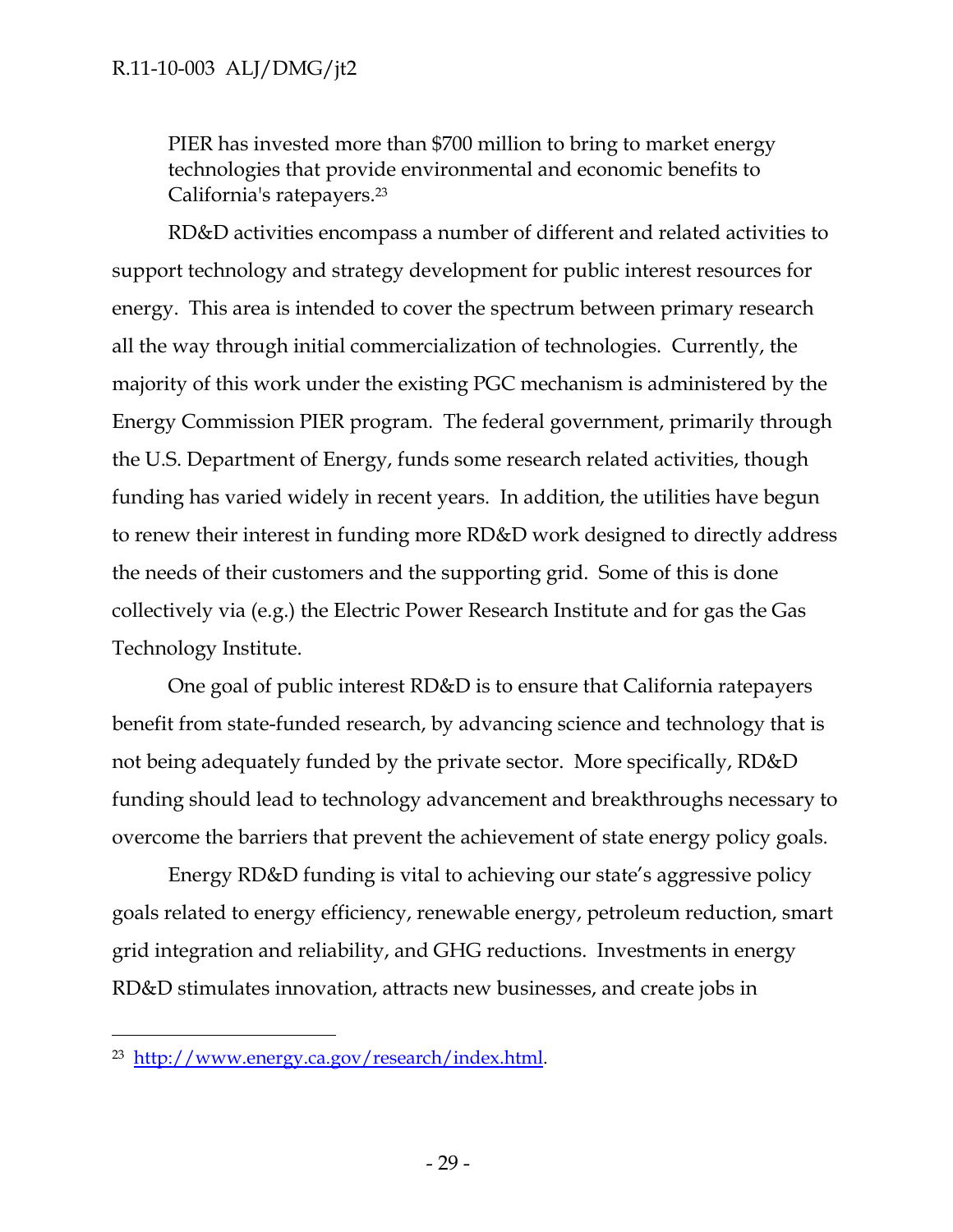$\overline{a}$ 

academia and the private sector. Ratepayers receives the benefit of more cost efficient, lower environmental impact and higher reliability solutions.

One illustrative example is investments in energy efficiency research funded by the PGC that fed into the State's building and appliance efficiency standards. The Energy Commission estimates that seven measures alone save upwards of \$1 billion a year, when the actual measures are installed by Californians.24 Additionally, the existence of PIER has allowed California companies and research institutions to successfully compete for federal funds.

Parties submitted strong comments attesting to the benefits to both ratepayers and the general public derived from the PIER program. In order to ensure continuity and reduce uncertainty, it is both in the ratepayer's interest and the public interest that continued, uninterrupted collection of funds for these types of RD&D programs continue. We are interested in exploring fully the extent to which the PIER program should continue to be funded in part by ratepayers. Several parties have brought up a number of concerns about the functions and governance of the RD&D programs now funded by the PGC; we will consider these issues in Phase 2 of this proceeding. In Phase 2, we will determine exactly what the future funding levels, programmatic guidelines and governance structure will be for RD&D programs.

At this time, we will continue to collect funds for RD&D programs at approximately the same level as currently collected, while we explore how those funds can best be used for ongoing RD&D efforts which are in the ratepayers'

<sup>24</sup> *See* March 1, 2011, testimony by Laurie ten Hope, California Energy Commission before the Senate Energy Committee.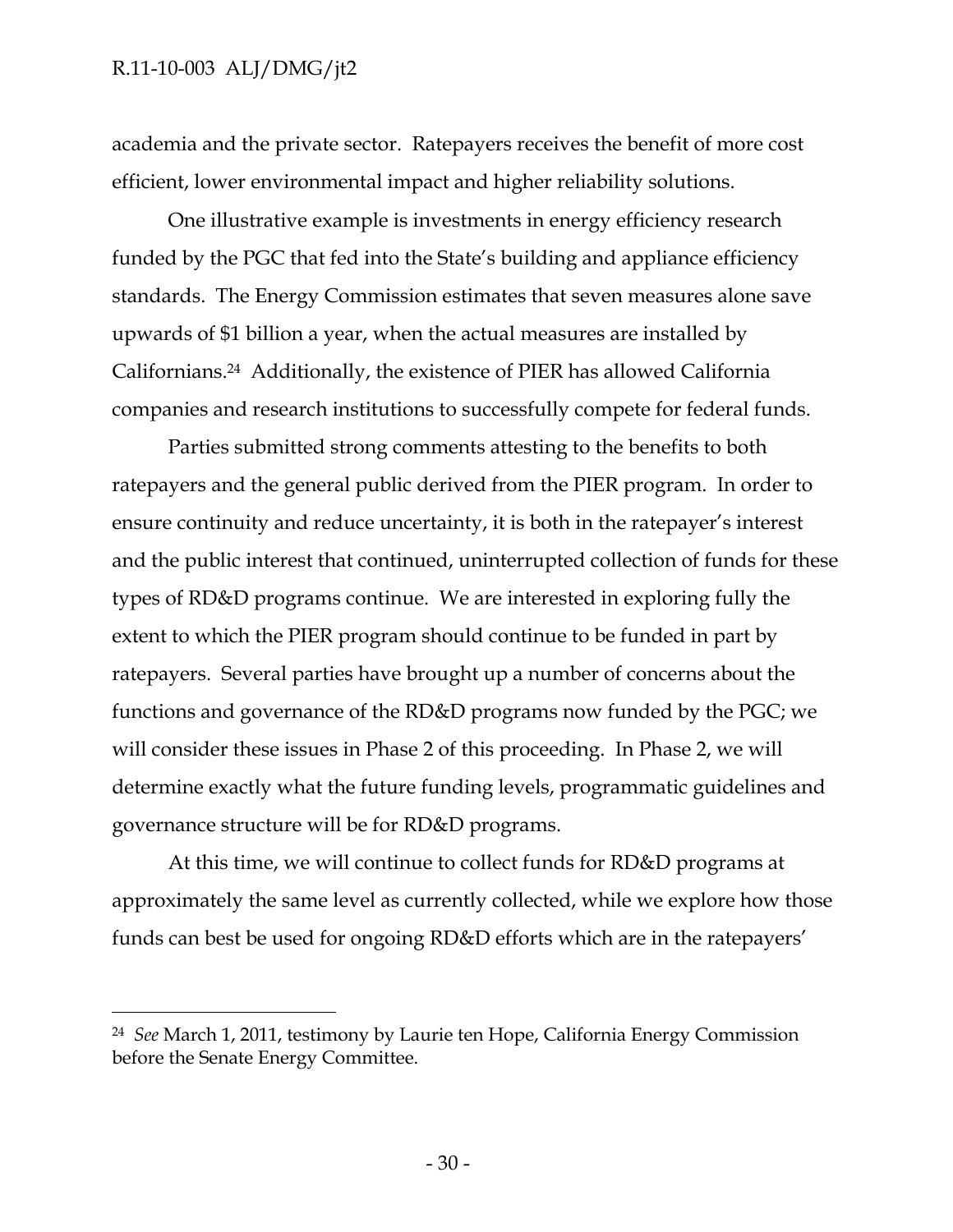and public interest. We will require the three major IOUs to collect these finds under a new surcharge, described in Section 4.4 of this decision.

We now give guidance about some issues we intend to address in Phase 2. We agree with the comments of several parties that the PIER program has been successful in many ways, and the benefits of these programs should continue. We also agree with several commentors that there is room for improvement. While we have determined that we have authority to continue funding RD&D programs which are in the ratepayers' and public interest, we intend to consider whether some of the programs currently funded by the PGC are no longer necessary, are no longer in the public interest, or are redundant to other programs. We will then apply such considerations to funding under the new surcharge.

One area we will explore in detail is governance. It is appropriate to consider an effective and efficient governance structure under this Commission's direction which would involve cooperation and coordination with organizations both including and beyond the Energy Commission which have significant expertise in the area of necessary electric industry RD&D, including other relevant state agencies, leading academic institutions in the state, and the electric utilities. With an efficient and effective governance structure, it is likely that the topics of research can be further refined, leading to a more effective use of ratepayer funds.

Other key questions for continuation of electric RD&D funding are 1) to determine the kinds of target activities that should receive California ratepayer funding, as distinct from funding from the federal government, industry, or elsewhere; 2) to determine what entity can best administer RD&D intended to benefit solutions delivered via the utility grid and its operations; and 3) to agree

- 31 -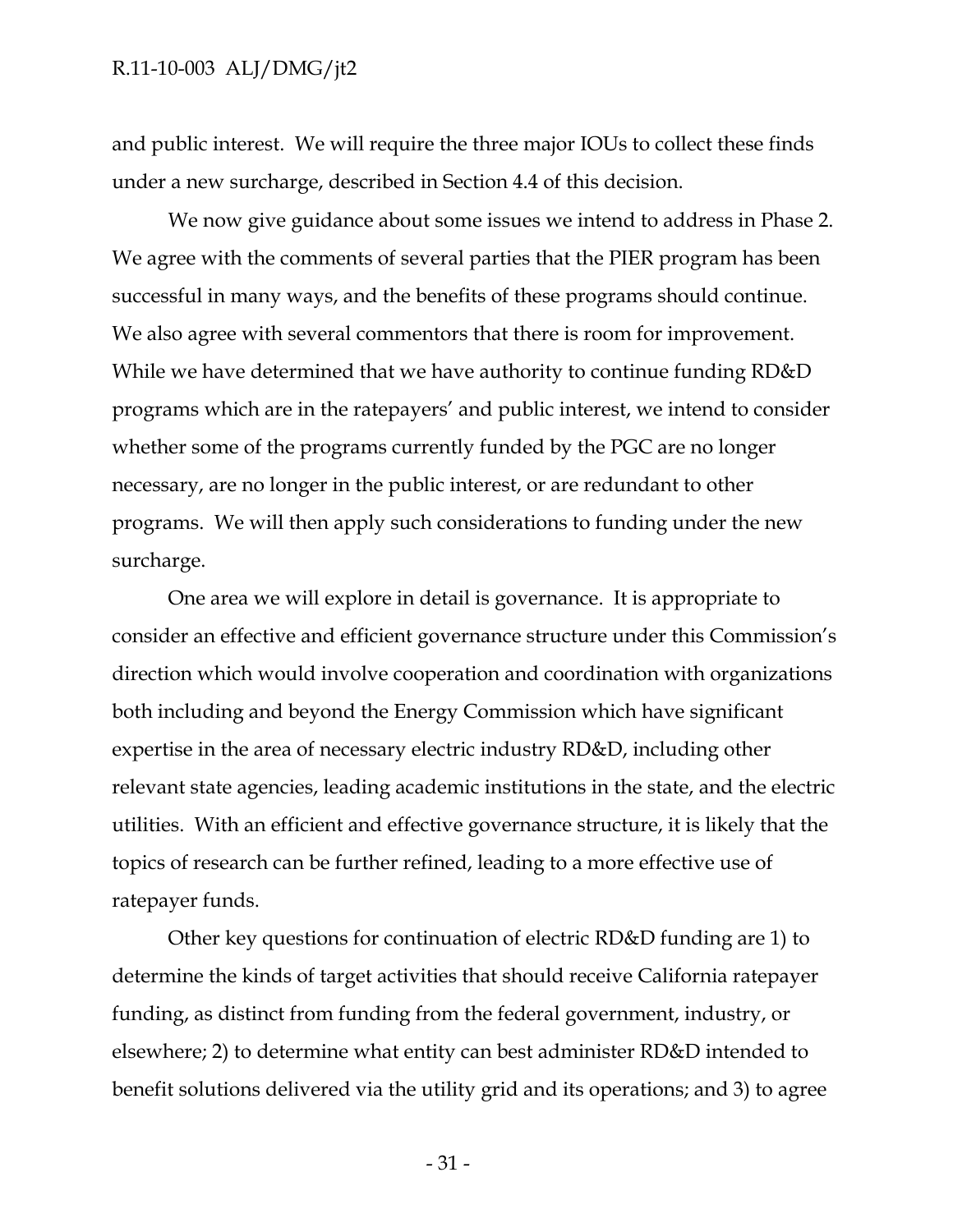upon appropriate criteria and stakeholder consultation to guide the selection of funded activities.

A potential addition could be the formation of a technical working group to provide detailed input on leading and future areas where electric industry RD&D can be focused. Such an advisory group could consist of representatives of industry in California who could provide input on the commercialization potential of various RD&D efforts (with appropriate safeguard to prevent conflicts of interest).

As described in Section 4.4, we will not require the IOUs to remit the RD&D funds they collect through the new rate component to the Energy Commission at this time.

# **4.4. The Electric Program Investment Charge**

To provide a continuing and consistent level of fund collection for renewables and RD&D programs, we will require the three largest electrical corporations, PG&E, SCE and SDG&E, to impose a new surcharge. This shall be known as the Electric Program Investment Charge or EPIC. This new surcharge will be collected from ratepayers in the same manner as the expiring PGC, except that it will not collect funds for energy efficiency programs. As with the PGC, the EPIC will be recovered through the public purpose program (PPP) rate component of the customer bill. The interim surcharge level for the EPIC will be set at a level to collect approximately the same amount of money as the expiring PGC for renewables and RD&D programs on an interim basis until we can resolve outstanding funding level, programmatic and governance issues in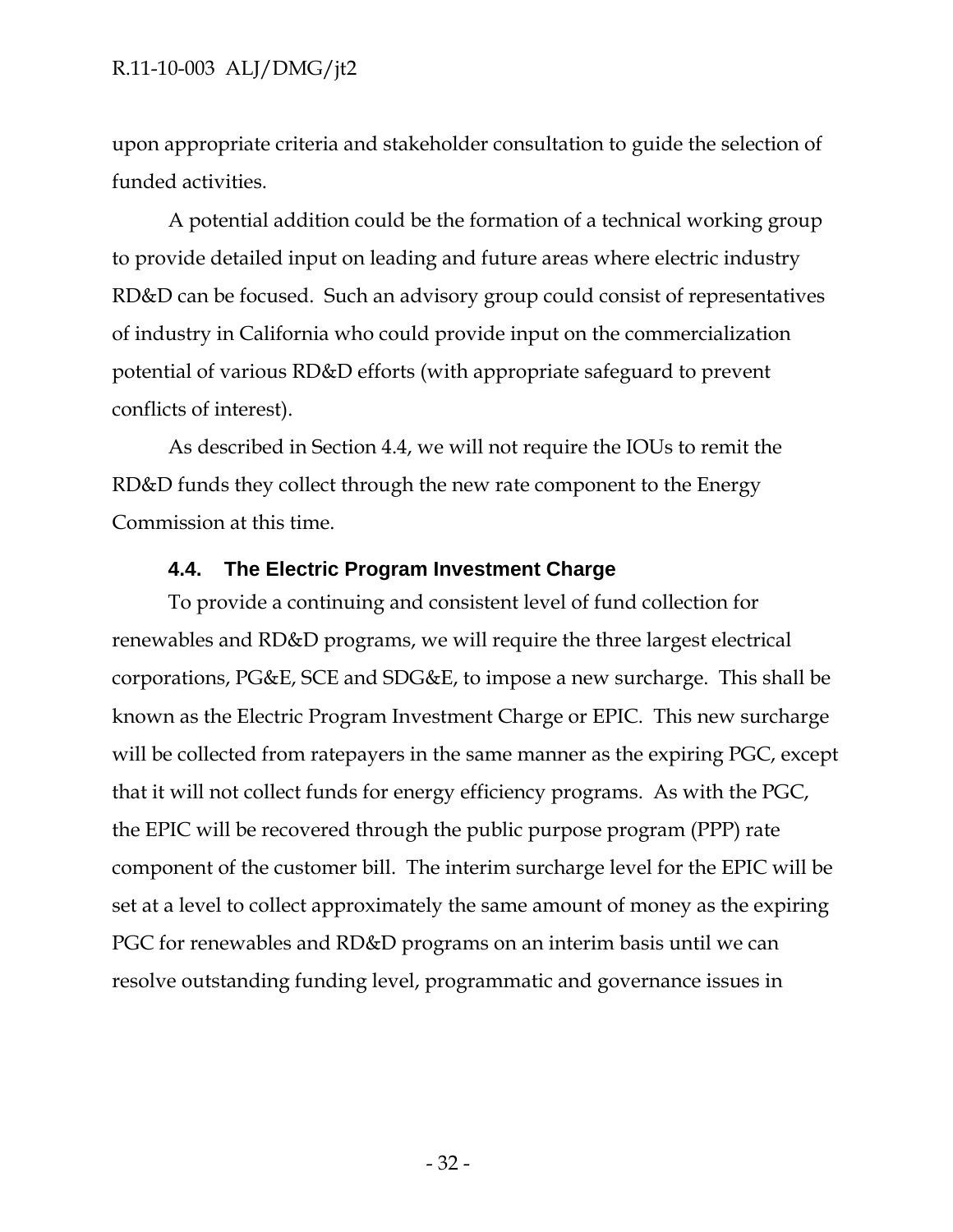-

Phase 2 of this proceeding.<sup>25</sup> We do not prejudge the final policies and programs to be supported by the EPIC; these will be determined by Phase 2 of this proceeding.

The EPIC will be in effect on an interim basis until further action by the Commission, which we anticipate will occur in Phase 2 of this proceeding. However, as suggested by DRA and TURN, this charge should remain in place only for a limited time, until a final Phase 2 decision is issued. Therefore, the interim EPIC will expire on January 1, 2013 if the Commission has not acted to continue or modify it.

We will require each of the three electric IOUs to set up a balancing account for RD&D and renewables programs to be funded by the EPIC. These balancing accounts will track the funds collected for these purposes. Because Phase 2 will determine the level of any funding for the programs to be funded by the EPIC, the funding levels we establish today are both interim and subject to refund.

CLECA recommends that we clarify that, in setting up a charge to collect funds in the same manner as the PGC, we are not changing the current cost allocation methodology. The current cost allocation methodology is on a cost per kilowatt/hour basis which varies by class or rate group. As CLECA points out, changing this methodology would result in cost-shifting among classes. Nothing in this decision is intended to change the current cost allocation methodology.

<sup>25</sup> In Phase 2, we will consider funding issues regarding whether funds for the New Solar Homes Partnership can be collected from California Alternate Rates for Energy customers, per Section 2851(d)(3), if applicable.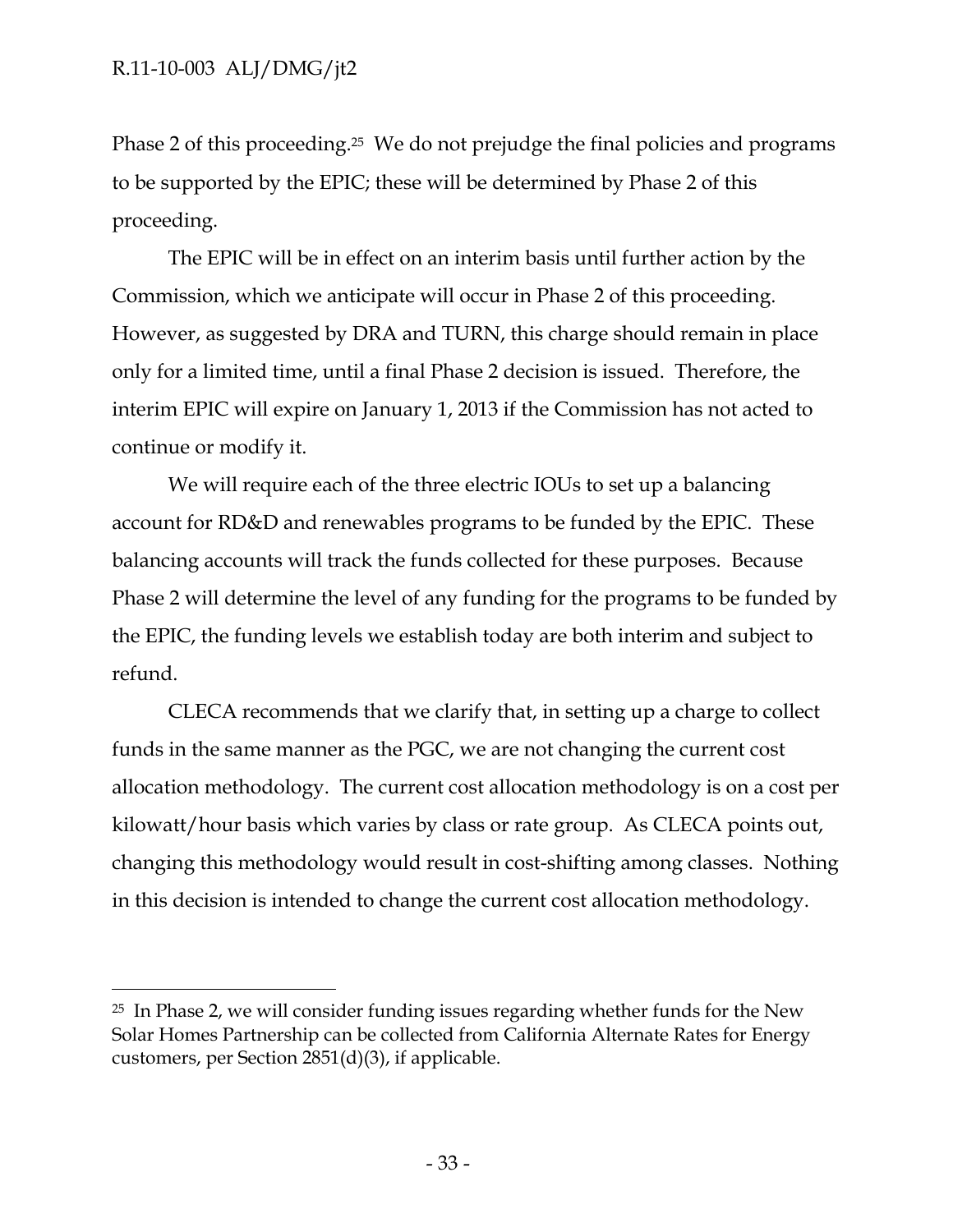We do not require the IOUs to remit the funds collected through the EPIC to the Energy Commission at this time or to any PGC-funded renewables or RD&D program. While exact figures are unavailable, we understand from our collaborative staff at the Energy Commission that the Energy Commission is likely to have three to six months of funding available as of the end of 2011 for each of its programs currently funded by the PCG. The Energy Commission also has authority to continue activities related to these programs until at least the end of the 20122/2012 fiscal year, ending June 30, 2012. We fully expect and encourage the Energy Commission to use already-collected funds to continue the beneficial purposes of the PIER and renewables programs until we make our final policy, programmatic, funding and governance determinations in Phase 2 of this proceeding.

#### **5. Next Steps**

In January 2012, we will provide a staff report for parties to comment upon, with the input of collaborative staff from the Energy Commission. This report will recommend which of the current renewables and RD&D programs, if any, should be funded through the EPIC, as well as any potential modifications to these programs and proposed new programs. This report will recommend which of these particular programs, if any, should be administered on a day to day basis by the Energy Commission and appropriate governance for these programs, consistent with the guidance provided herein. The report will also consider the structure of any programs which should not be administered by the Energy Commission. The report will make recommendations about the appropriate level of ongoing funding for EPIC-funded programs, and thus any changes in the revenues to be collected by the EPIC. The report may also recommend new or different programs which could receive EPIC funding.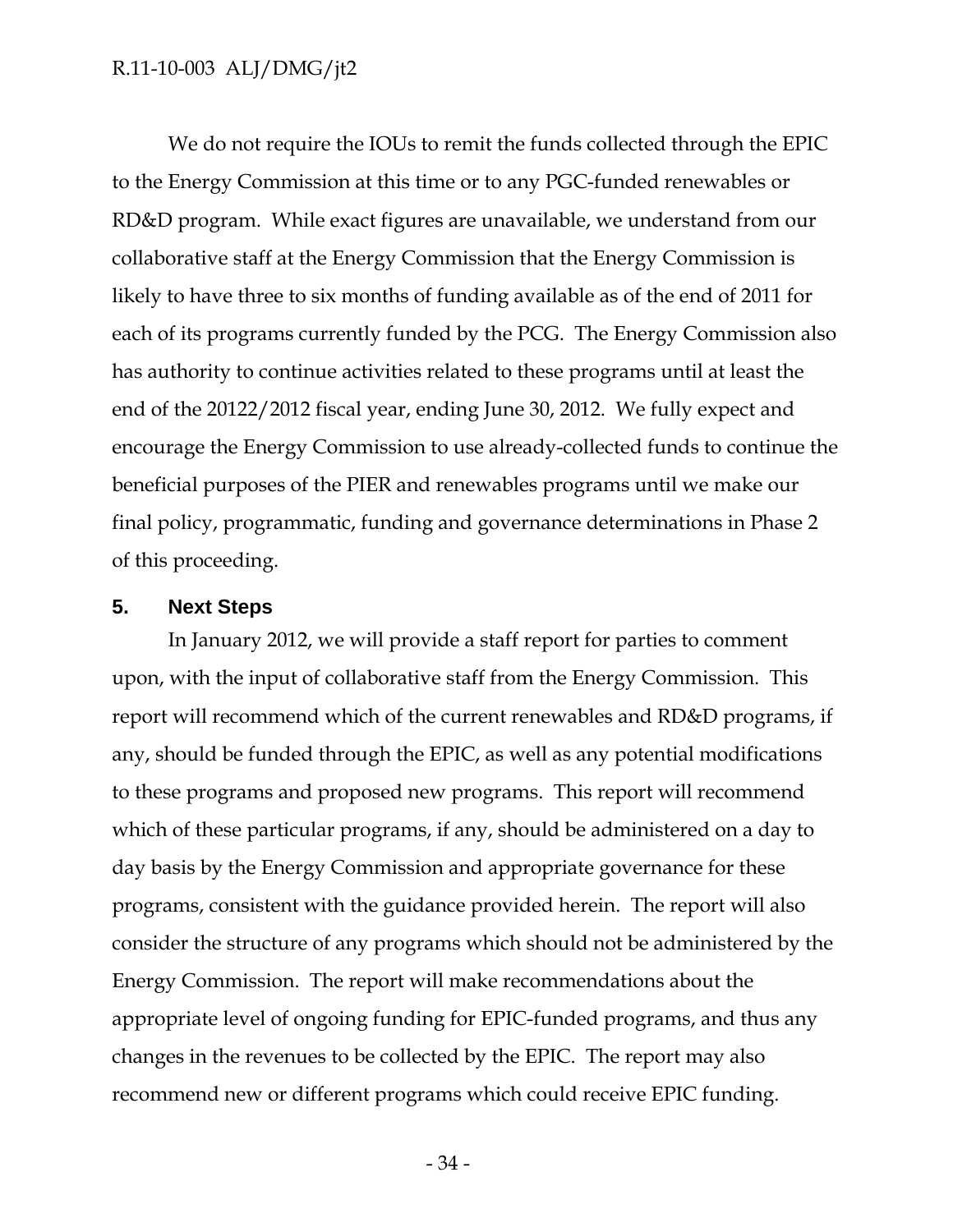We anticipate an initial Phase 2 decision on the recommendations of the staff report and the comments of parties in the first quarter of 2012. There may be a need for subsequent decisions to consider further details and implementation actions.

## **6. Comments on Proposed Decision**

The proposed decision of ALJ Gamson in this matter was mailed to the parties in accordance with Section 311 of the Public Utilities Code and comments were allowed under Rule 14.3 of the Commission's Rules of Practice and Procedure. Comments were filed on December 5, 2011, and reply comments were filed on December 12, 2011.

Based on comments, we have made several revisions to the proposed decision, including:

- addition of language regarding the applicability of §451 to our Phase 2 review of EPIC-funded programs;
- deletion of a Finding of Fact regarding Energy Commission funds;
- deletion of dicta and a Conclusion of Law regarding the test for programs under and policy direction from § 399.8; and
- addition of language clarifying that the EPIC is part of the PPP charge on the customer bill.

We have also made a number of corrections and clarifications, including simplifying the EPIC from two charges to one. Several outstanding Motions for Party Status are granted.

Other comments not addressed through revisions to the proposed decision assert that the Commission has not established the EPIC is just and reasonable or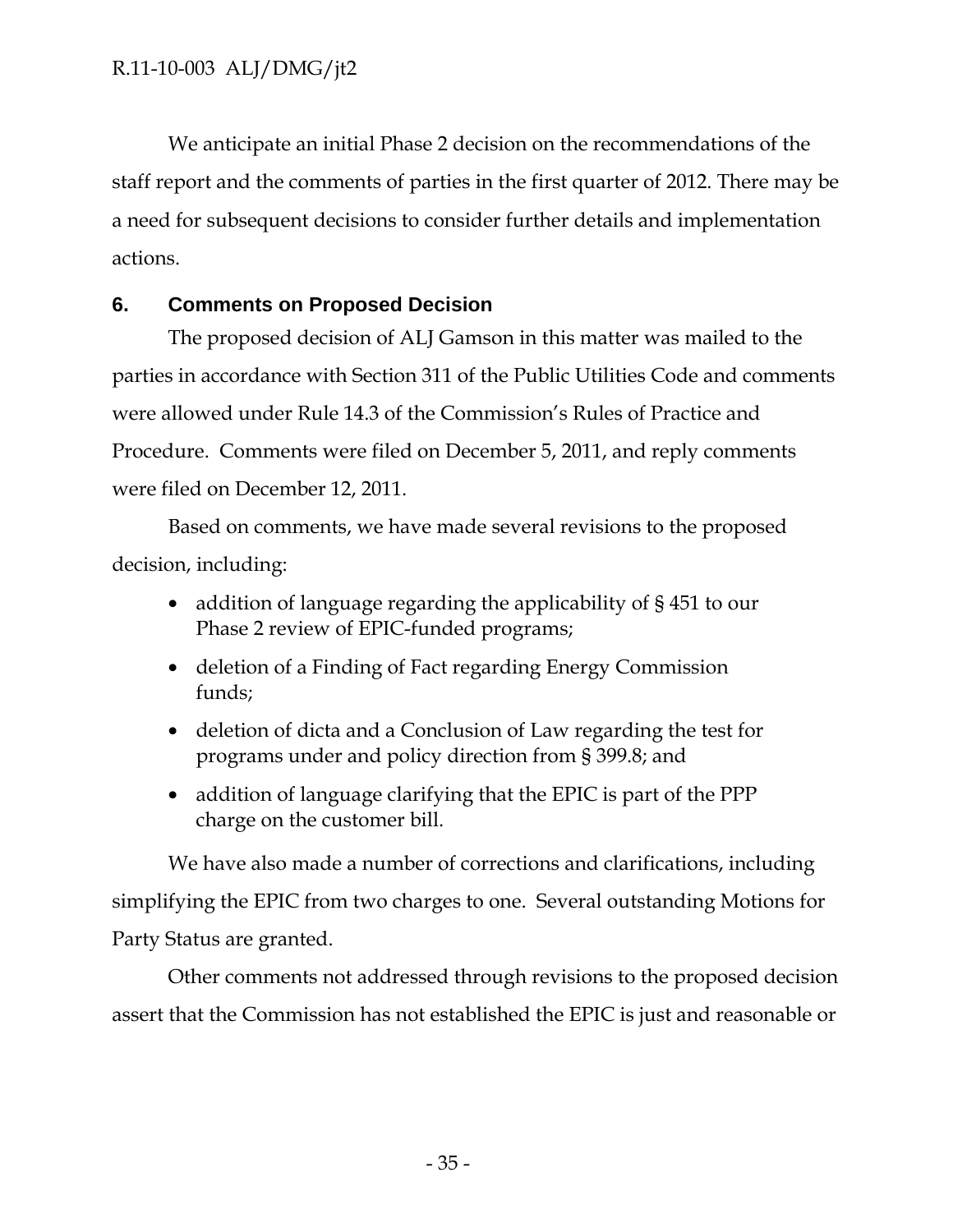will provide ratepayer benefits, and allege that the EPIC constitutes an unlawful tax.26 As we have already discussed, the EPIC will be collected only on an interim basis, subject to refund, until the Commission concludes Phase 2 of this proceeding, at which time the Commission intends to have finalized the policies and details concerning programmatic, funding level, and governance matters and particularized ratepayer benefits will be enumerated. Until that time, and under the terms under which the EPIC will be collected in the interim, these comments are premature.

Additional comments raised matters that more appropriately should be raised in Phase 2. These matters include how programs should be structured, focused, or funded and how EPIC funds should be disbursed.27 We need not finalize these details now but expect to do so at the conclusion of Phase 2 of this proceeding.

## **7. Assignment of Proceeding**

Michael R. Peevey is the assigned Commissioner and David M. Gamson is the assigned ALJ in this proceeding.

## **Findings of Fact**

 $\overline{a}$ 

1. PG&E, SCE, and SDG&E currently assess a system benefit charge known as the public goods charge or PGC that funds, among other things, certain RD&D and renewable energy programs. The authority to collect this charge at current levels ends on January 1, 2012.

<sup>26</sup> Comments on the Proposed Decision of the CFC, PG&E, and SCE.

<sup>&</sup>lt;sup>27</sup> E.g., Comments on the Proposed Decision of PG&E and SDG&E.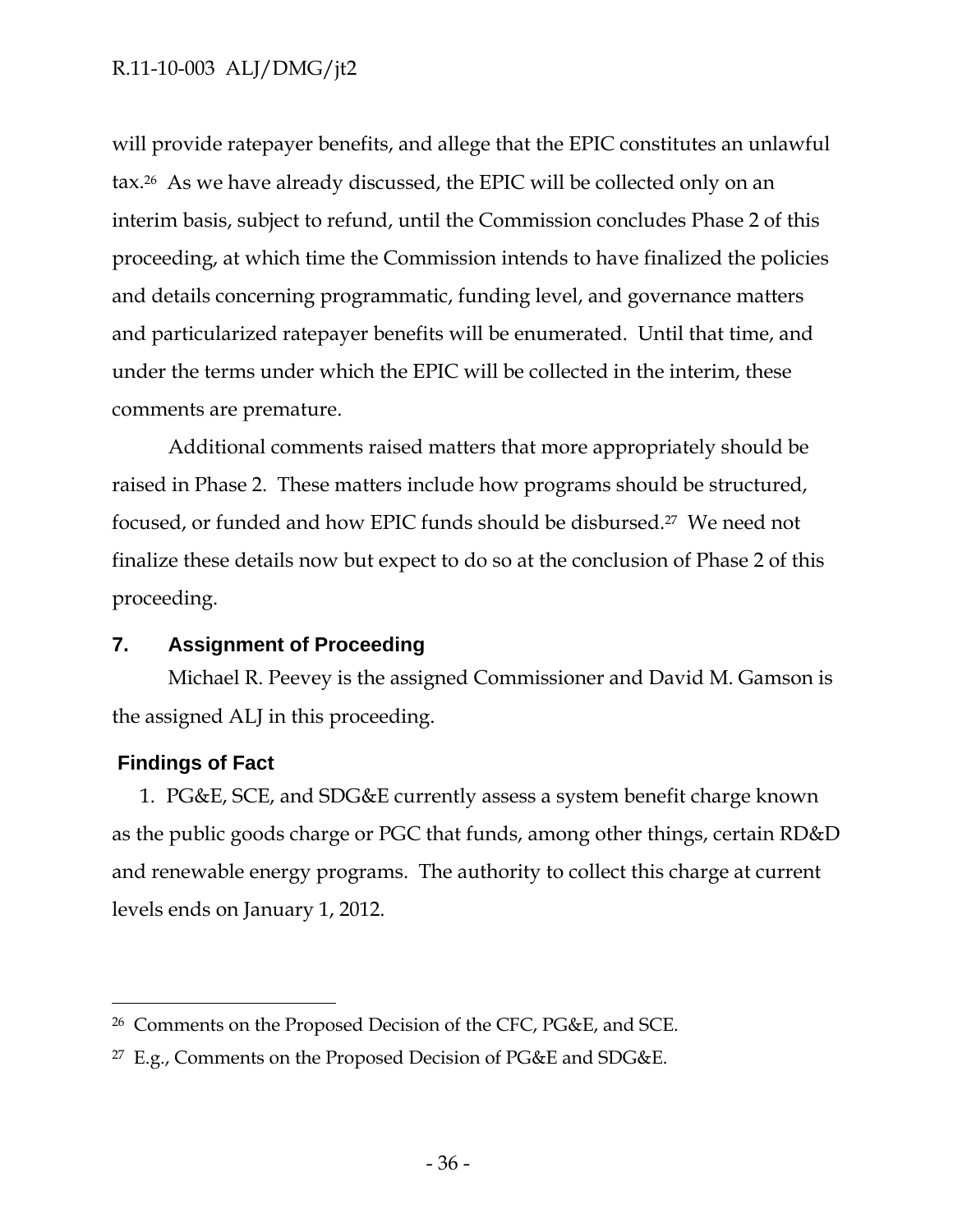2. Issues related to energy efficiency programs currently funded by the PCG are being addressed in R.09-11-014.

3. The Commission required various public purpose programs for many years before the restructuring of the electric industry in California in 1995.

4. The Public Goods Charge was first implemented by statute in 1996 in AB 1890. Conceptually, the Legislative purpose was to guarantee funding for activities that may not otherwise have been supported during a move toward competitive wholesale and retail markets for electricity.

5. The current public goods charge for renewables programs provides ratepayer and public interest benefits through the Existing Renewable Facilities, Emerging Renewables (including the New Solar Homes Partnership) and Consumer Education programs administered by the Energy Commission.

6. The current system benefits charge for RD&D programs provides ratepayer and public interest benefits through RD&D grants and investments for energy efficiency, demand response, renewables, advanced electricity generation, transmission and distribution, climate/environmental and transportation provided through the PIER program administered by the Energy Commission.

7. The expiration of the system benefits charge in Pub. Util. Code § 399.8 on January 1, 2012 in the areas of RD&D and renewables will jeopardize the continuance of ratepayer and public interest benefits in these areas in the absence of alternative funding.

8. Despite the expiration of funding for the PGC, § 399.8 remains in effect, to be considered as policy direction. Section 399.8 provides for specific funding levels for "prudent investments in energy efficiency, renewable energy, and

- 37 -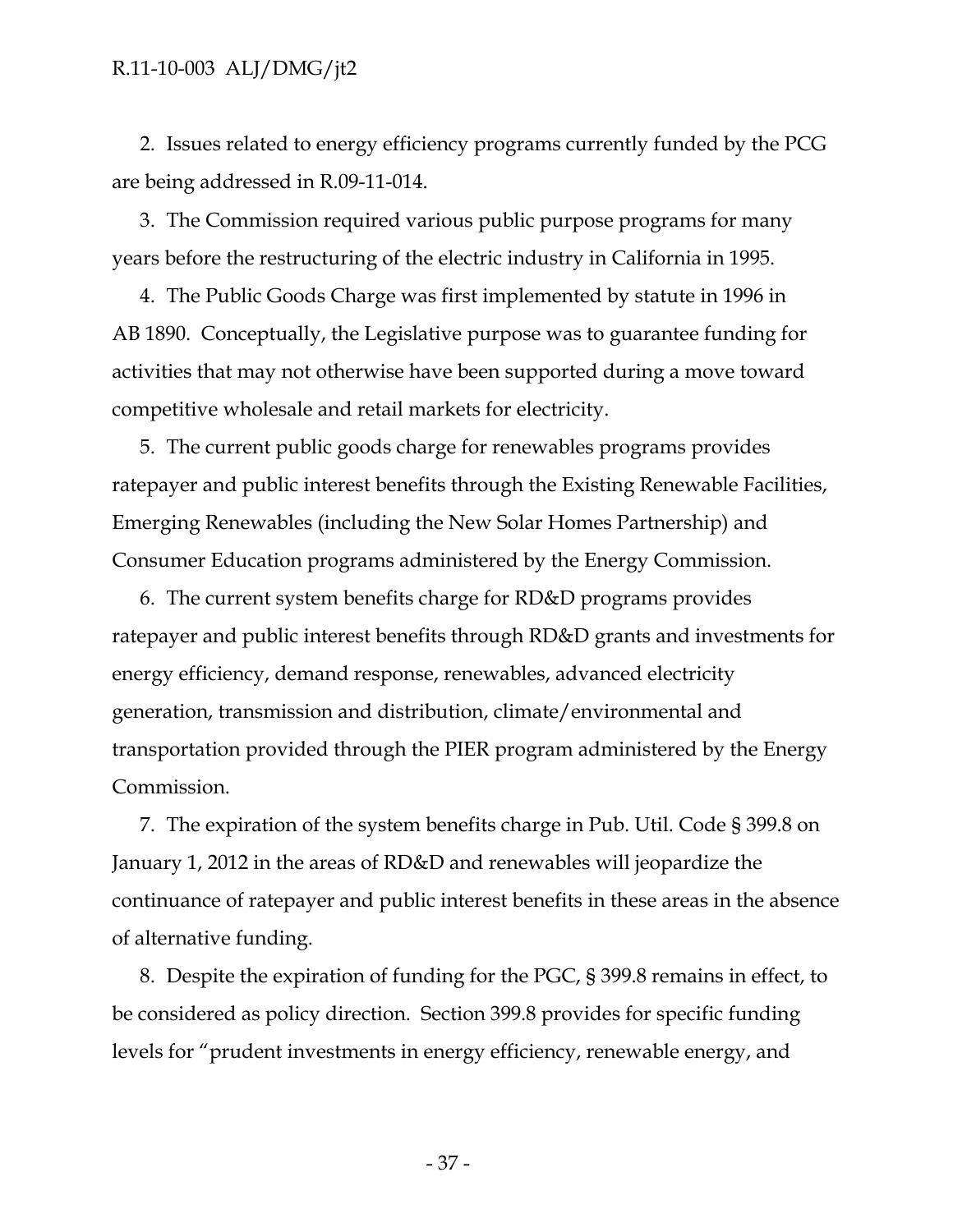research, development and demonstration," but does not limit itself to programs with ratepayer benefits.

9. Section 451 requires, among other things, that public utility charges be just and reasonable and that every public utility furnish and maintain such adequate, efficient, just, and reasonable service as are necessary to promote the safety, health, comfort, and convenience of its customers and the public.

10. Sections 740 and 740.1, both codifed in 1990, provided authority for the Commission to require ratepayer funding for certain RD&D programs before 1996. Sections 701.1 and 701.3, codified in 1992 and 1991, respectively, provided authority for the Commission to require ratepayer funding for certain renewables programs before 1996. These sections remain in effect today, without modification since enactment.

11. Section 381, enacted in 1996 and amended in 2006, requires that the Commission require each electrical corporation to identify a separate rate component to collect revenues to fund, among other things, certain public interest research and development, and in-state operation and development of certain existing and new and emerging renewable energy resources. Section 381(c) is linked to § 399.8.

12. Since 2004, the Commission has required that funds collected from ratepayers by gas utilities for natural gas RD&D be remitted from the gas utilities to the Energy Commission.

13. D.06-01-024, in the context of solar programs, discussed the Commission's authority to transfer the day to day administration of a program.

14. After January 1, 2011, the Energy Commission will have approximately three to six months of funding available for the programs currently funded by the PGC.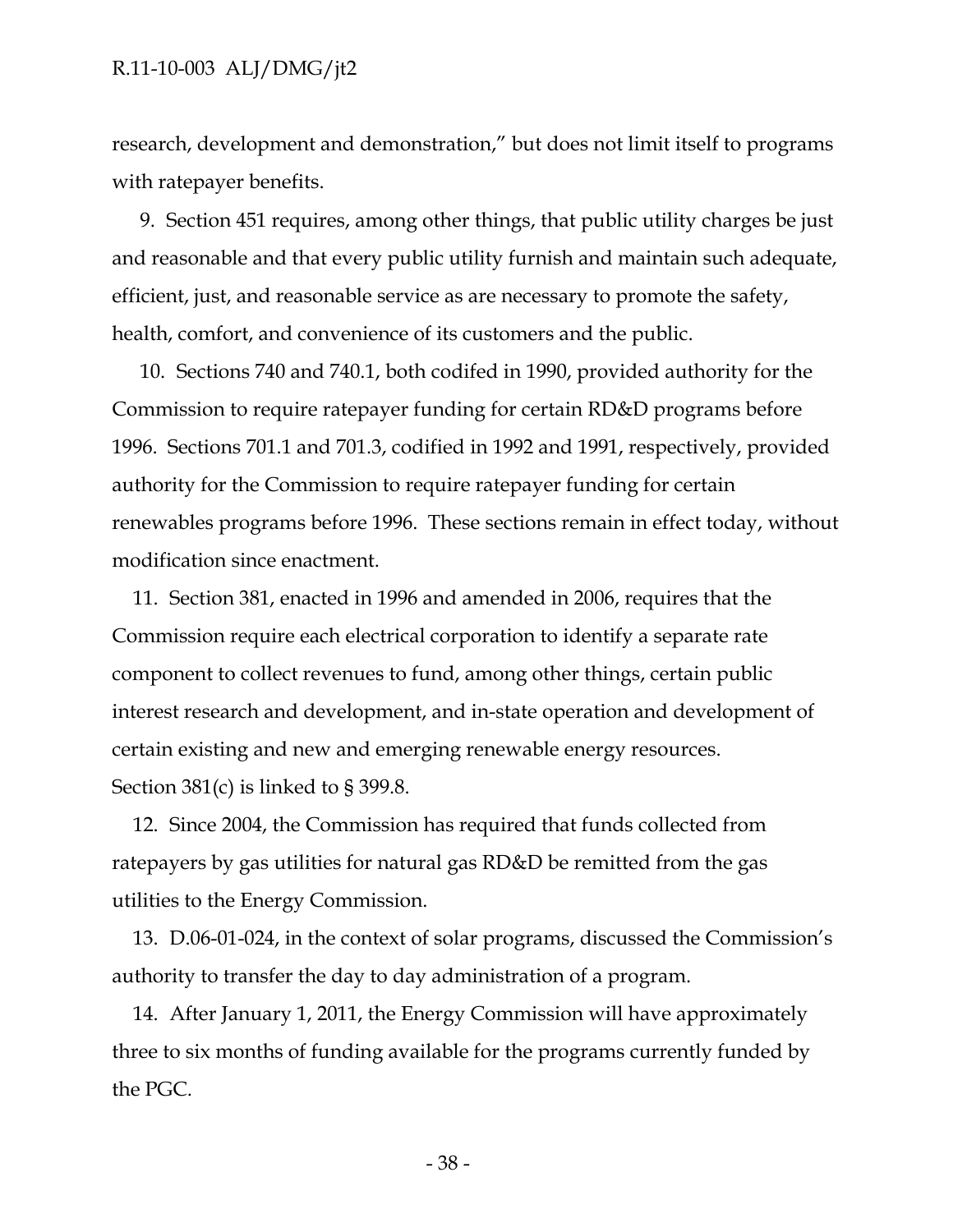15. A future phase of this proceeding can determine the appropriate ongoing funding levels, programmatic details and governance structures for renewable and RD&D programs funded until now by the system benefit charge.

16. A staff report, subject to parties' comment, on programmatic, governance and funding levels for programs to be funded by a new RD&D/renewables charge will assist the Commission in Phase 2.

## **Conclusions of Law**

1. Benefits associated with the expiring system benefits charge in § 399.8 in the areas of renewables and RD&D programs should continue to accrue to the ratepayers and citizens of California to the extent that such future programs are just and reasonable and consistent with law.

2. The California Constitution and the §§ 451, 701, 701.1, 701.3, 740, 740.3 provide authority for the Commission to require a surcharge by electrical corporations to ensure continuation of the ratepayer and public benefits associated with the expiring system benefits charge in Public Utilities Code Section 399.8 for renewables and RD&D programs.

3. It is in the public interest to impose an interim surcharge, subject to refund, on distribution customers of electric corporations at the same rates as the expiring system benefits charge in Public Utilities Code Section 399.8 (subtracting out the portion of the rates collected for energy efficiency programs), for renewables and RD&D programs that are just and reasonable, and in the ratepayer interest and the public interest.

4. While the Commission cannot delegate its authority and responsibility to determine rates, program rules, regulations and policies, it does have authority to transfer the day to day administration of a program. This authority does not stem primarily from Section 399.8.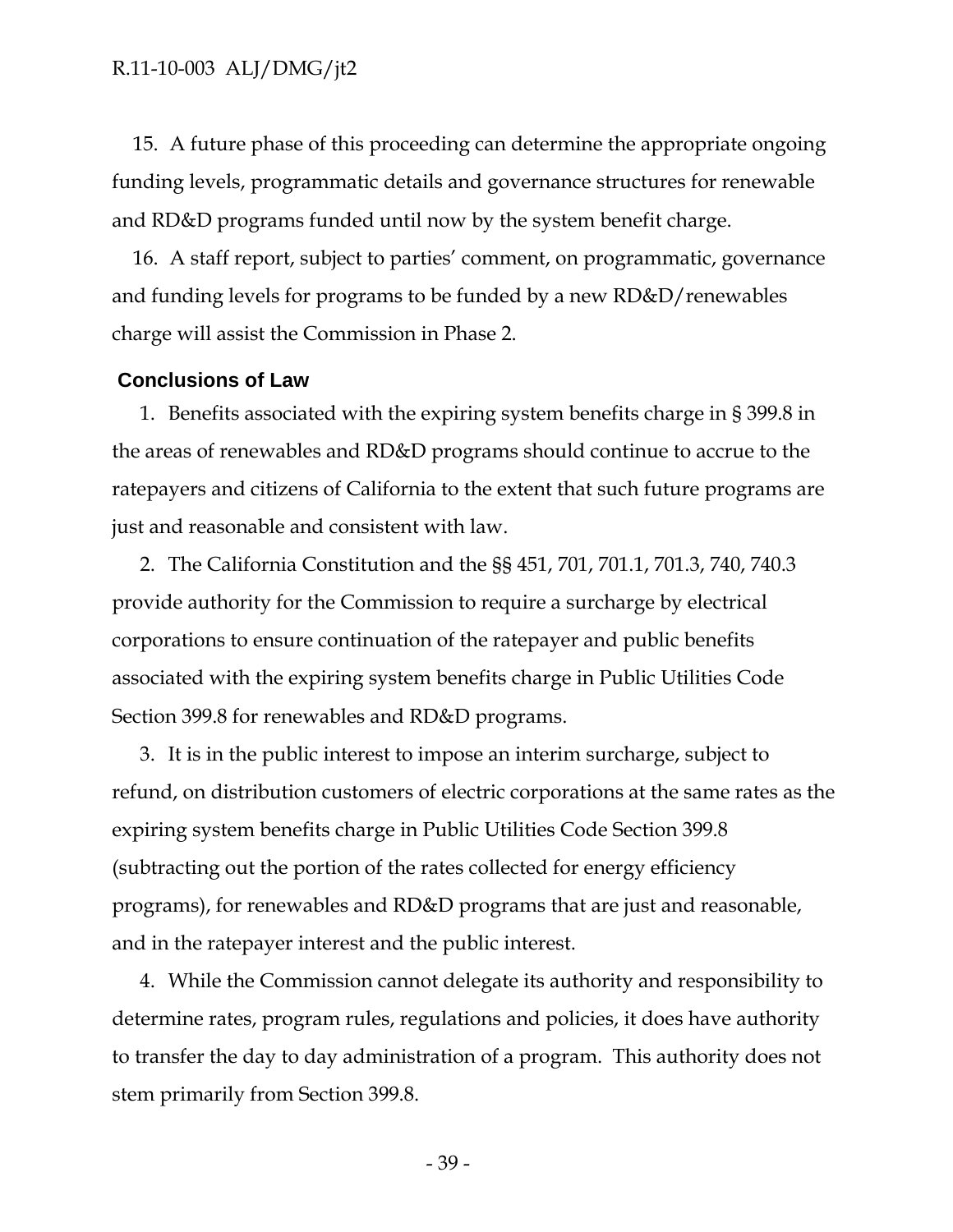5. Funds collected through a new interim surcharge should be collected by electric corporations for the purposes of funding renewables and RD&D programs in the ratepayer and public interest, but not disbursed until the Commission determines the programmatic, governance and funding levels appropriate for these programs. These funds should be collected subject to refund.

6. A Phase 2 decision, based on a staff report and parties' comments, should be issued as soon as practicable in order to ensure continuation of RD&D and renewables programs with ratepayer and public benefits.

## **ORDER**

#### **IT IS ORDERED** that:

1. Effective January 1, 2012, Pacific Gas and Electric Company, Southern California Edison Company, and San Diego Gas & Electric Company shall no longer impose the system benefit charge authorized by Public Utilities Code Section 399.8.

2. Pacific Gas and Electric Company, Southern California Edison Company, and San Diego Gas & Electric Company shall each institute a surcharge, effective January 1, 2012, to collect funds for: i) renewables programs, and ii) research, development, and demonstration programs. The surcharges shall be imposed on an interim basis, subject to refund, until the Commission issues its final decision at the conclusion of Phase 2 of this rulemaking, or until January 1, 2013 (whichever comes first). The surcharges shall be called the Electricity Program Investment Charge or EPIC.

3. Pacific Gas and Electric Company, Southern California Edison Company, and San Diego Gas & Electric Company shall each impose the Electricity Program Investment Charge established by Ordering Paragraph 2 in this decision, on all

- 40 -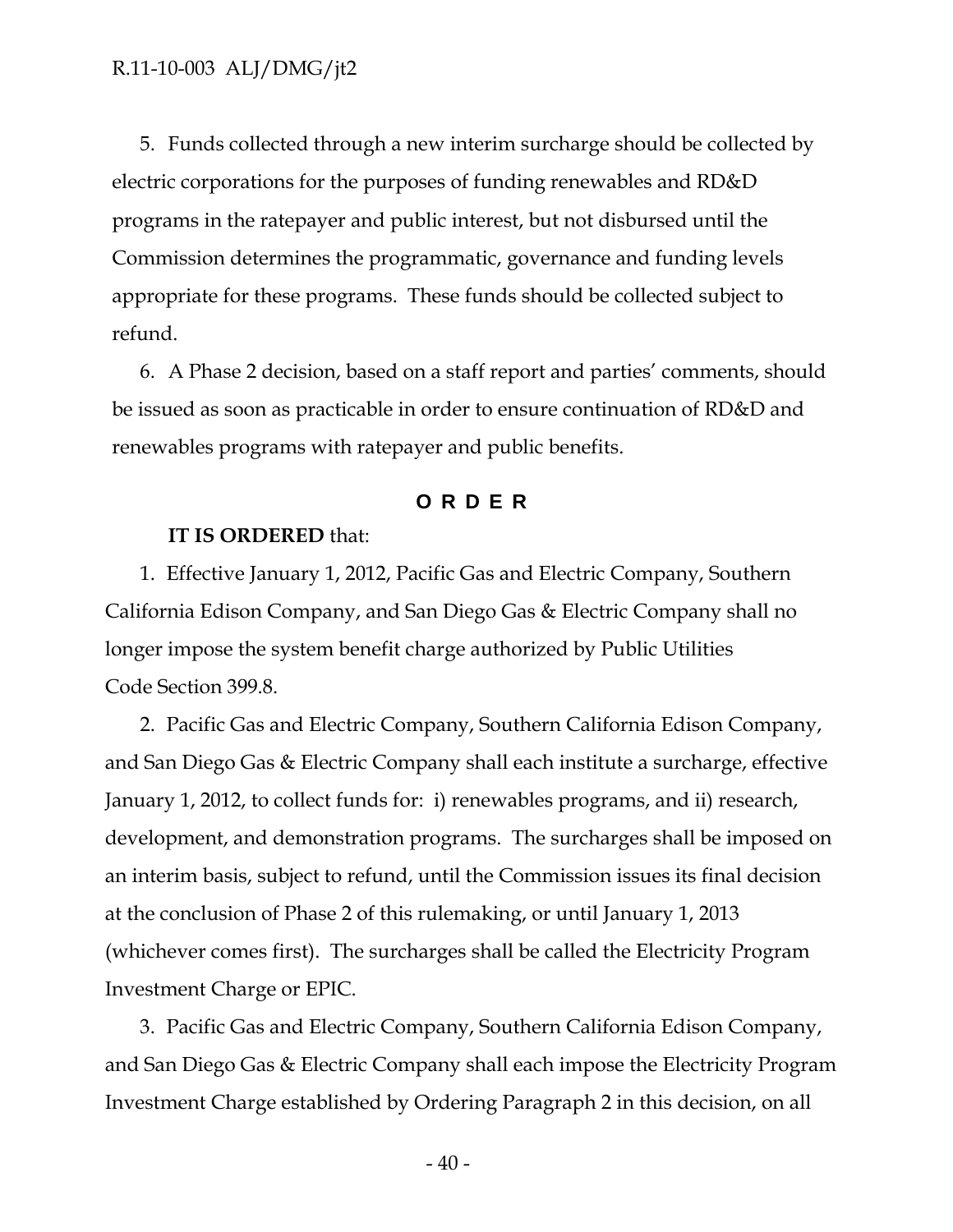distribution customers in the same manner as the expiring system benefits charge associated with Public Utilities Code Section 399.8, for the purposes specified in Ordering Paragraph 2 in this decision. This surcharge shall be set at the same levels per kilowatt/hour as the rates for the system benefits charge, after subtracting the portion of the system benefits charge collected for the energy efficiency programs associated with Public Utilities Code Section 399.8. This surcharge shall reflect the same allocation among classes as the rates for the system benefits charge, and shall be collected in the Public Purpose Program component of rates as with the current system benefits charge.

4. Pacific Gas and Electric Company, Southern California Edison Company, and San Diego Gas & Electric Company shall each establish a balancing account for the Electricity Program Investment Charge established in Ordering Paragraph 2 of this decision. Each balancing account, to be known as the "EPIC Balancing Account," shall record funds collected from customers through the EPIC charge, at the level commensurate with funds previously remitted to the Energy Commission for renewables programs and research, development and demonstration programs authorized under Section 399.8 for 2011. The funds collected and placed in these balancing accounts, and the interest earned thereon, shall not be disbursed until authorized by the Commission's final decision at the conclusion of Phase 2 of this proceeding. The new tariffs for these balancing accounts shall be transmitted with the advice letter required by Ordering Paragraph 5 of this decision.

5. No later than December 22, 2011, Pacific Gas and Electric Company, Southern California Edison Company, and San Diego Gas & Electric Company shall each file a Tier 1 Advice Letter consistent with Ordering Paragraphs 2 through 4 in this decision, withdrawing (or substituting) the tariff sheets

- 41 -